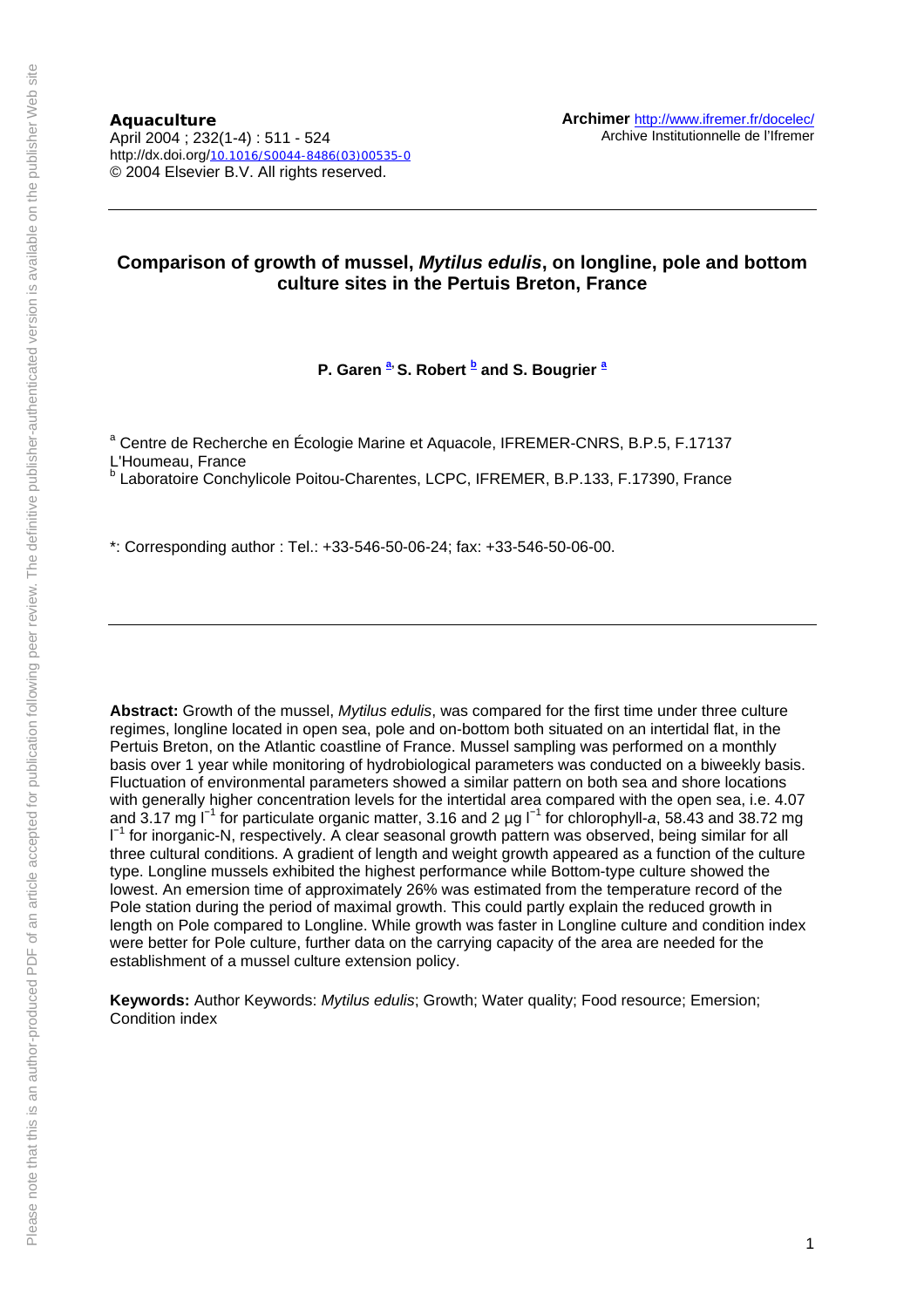### **1. Introduction**

The Pertuis Breton is a macrotidal estuary of 350 km² located on the French Atlantic coast (Fig.1). It is widely open to the Northwest on the Bay of Biscay and leads Southward into the Pertuis d'Antioche. Freshwater inputs, lower than  $100m^3.s^{-1}$  in winter, mainly stem from the discharges of both Lay and Sèvre rivers. With an average depth of less than 10 m, hydrodynamics of this water body are ruled by tidal cycles and possibly strengthened by west winds, which may induce higher turbidity. Its eastern part is covered by large mudflats accounting for one fifth of its total area (Hily, 1976) and composed of very fine clay material that can be easily resuspended in water (Gouleau, 1975).

Blue mussels (*Mytilus edulis* L.) have been cultivated since the  $13<sup>th</sup>$  century in the Pertuis Breton area (Dardignac-Corbeil, 1979), which is one of the main French production centres accounting for 7 to 10 000 tons. $y^{-1}$  (Goulletquer and Héral, 1997; Goulletquer and Le Moine, 2001). Mussels are traditionally grown on bouchot, which are rows of wooden poles placed perpendicularly to the shore, stuck in the sandy mud ground within the gently sloping intertidal strip. Mussels are transferred either as seed attached on collecting ropes or as juveniles placed in net sockings and then wound up around the 2 m poles where they will fatten and grow to the marketable size in less than 2 years. Presently, 337 km of stakes are in culture along the Pertuis Breton shoreline. Some suspended culture on sub-surface long lines was deployed in 1991 to enhance the area mussel productivity and facilitate mussel spatfall. Two hundred forty lines of 100 m each carrying a 4 m mussel rope every 1.2 m are set up in a 400 hectares zone and account now for about 10% of the Pertuis Breton production. Most of the long line production concerns spat recruitment, seed being marketed to all French rearing areas. The growth of mussels collected on ropes is favoured by frequent selective harvesting. Bottom type culture is barely developed along the French Atlantic coast and is not used and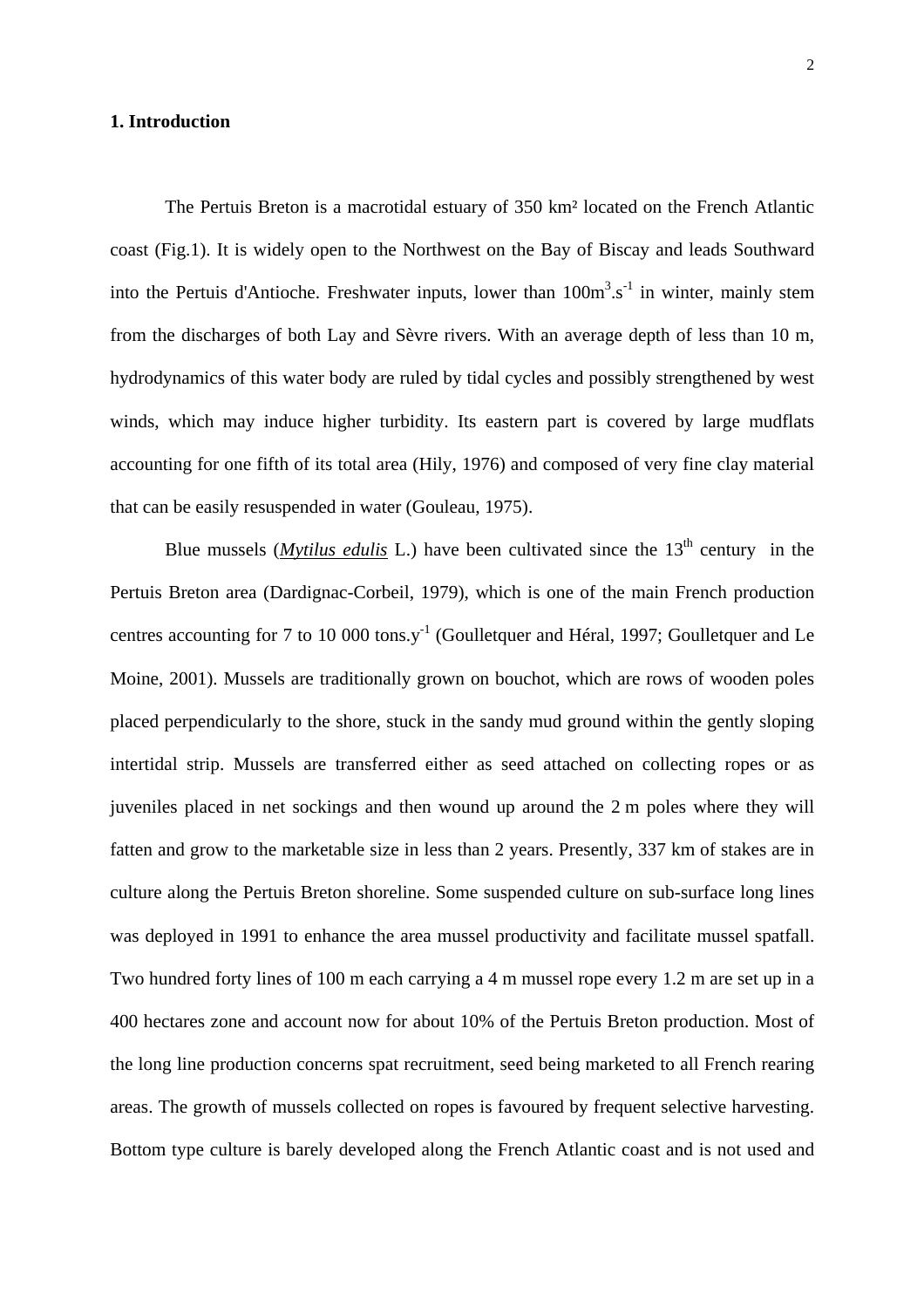has never been used at all in the Pertuis Breton, while it is very important for mussel culture in northern Europe (Smaal, 2002).



Figure 1 Geographic location of the Pertuis Breton and the experimental culture stations: (1) Longline and (2) Pole and Bottom. Dark grey indicates suspended and bouchot commercial culture areas.

New national and EU directives for water quality of cultured areas and for nature conservation are being implemented while culture mechanisation leads to a necessary higher productivity in a slowly expanding mussel market (Smaal, 2002). Therefore, there is strong concern among farmers about the optimisation of the mussel culture in the Pertuis Breton. Particle sedimentation which raises the substrate level is favoured by the bouchot culture (Dardignac-Corbeil, 1996). This process progressively causes productivity loss from poles in the higher intertidal and has prompted the farmers to move whole rows towards lower tidal levels. Moreover, the available intertidal area is fully exploited and the extension of suspended culture capacity has been considered as a possible alternative for development.

It is useful to characterise the growth performance of mussels cultured at different areas within the Pertuis Breton. Mussels, as filter feeders, are fully dependent for their growth on the nutritive resources of their environment. The quality and the quantity of food produced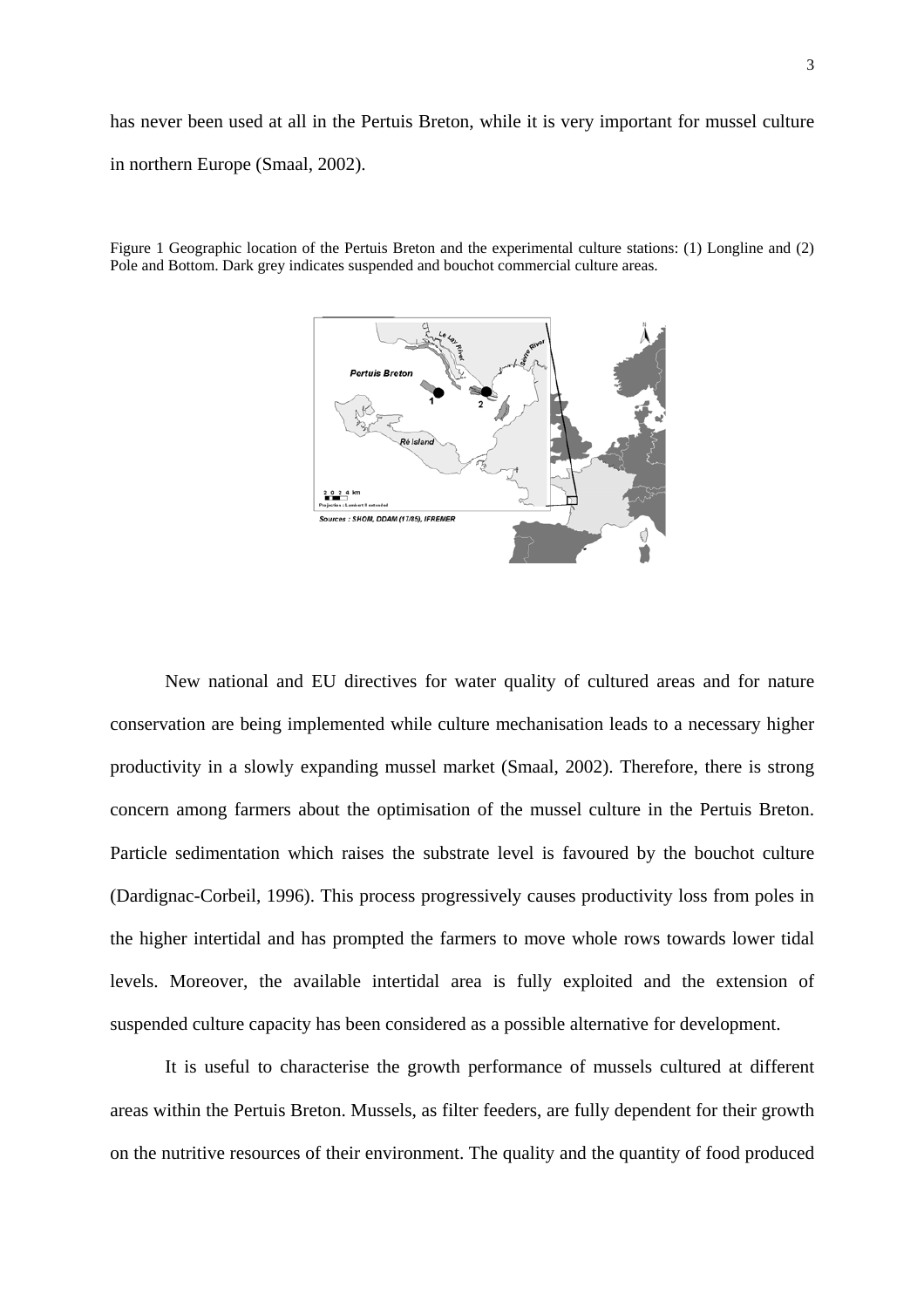in the ecosystem and the availability of that food for the consumers are strongly variable depending upon the season and the site (Héral, 1991). Several studies have reported on mussel growth in bottom and/or suspended cultures in other countries (Seed, 1973; Kautsky, 1982; Loo and Rosenberg, 1983; Rodhouse et al., 1984; Hilbish, 1986). Growth of bouchot mussels has already been studied in the Pertuis Breton (Dardignac-Corbeil, 1996) and in Marennes-Oléron Bay (Boromthanarat, 1986) as well as growth of suspended culture mussels in the Pertuis Breton (Barillé, 1996). However, no comparative study has been performed between bouchots and suspended mussels.

The present work aims to compare the growth of mussels deployed on bouchot, suspended culture and on-bottom culture locations in the Pertuis Breton, in relation to their hydrobiological environment and over a one year period (1999-2000). The effect of emersion time on growth is also examined through the seawater temperature monitoring.

#### **2. Materials and methods**

Mussel growth was studied at three culture stations located in two sites of the Pertuis Breton (Fig. 1). A Longline station was located in the area of suspended culture (1), with mussels being set up on hanging ropes. Pole and Bottom stations were located in bouchot area (2), where mussels were set up on poles at their top and onto the ground respectively.

Seawater temperature was recorded every 15 min, from March 10, 1999 for Longline and Pole and from March 31 for Bottom to February 15, 2000, using Optic StowAway® temperature probes. It should be noted that probes at Pole and Bottom were emersed during low tide and recorded air temperatures.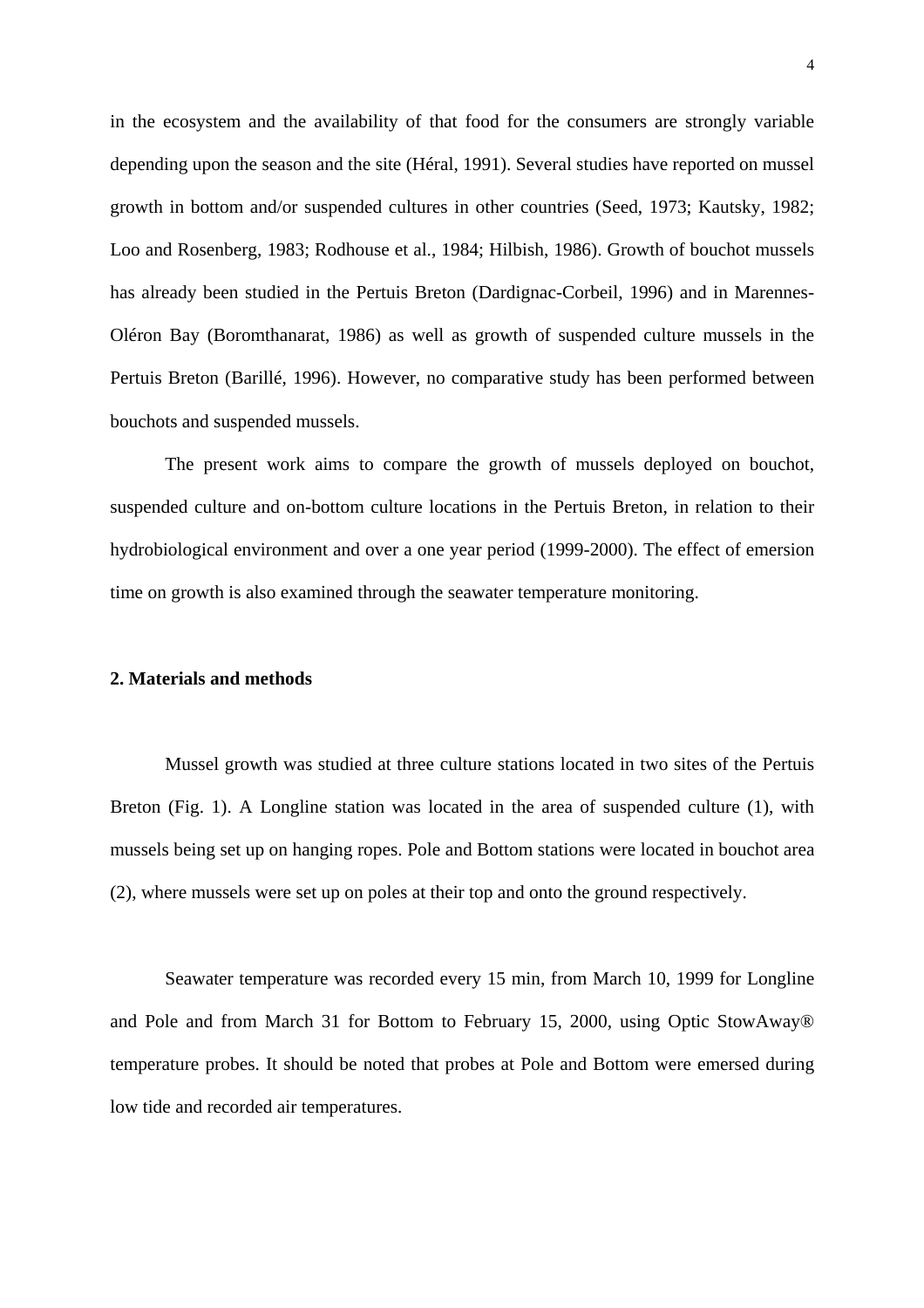Twice a month between March 1999 and March 2000, water samples were collected at high tide and 50 cm depth from Longline and Pole stations. The total particulate matter (TPM) was determined after filtration of 500 to 750 ml through preburnt and preweighed Whatman GF/C filters and drying for 24 h at 60°C. The particulate inorganic matter (PIM) was then determined after filters were burnt for 1 h at 450°C, and the particulate organic matter (POM) was calculated from difference between TPM and PIM. Chemical analyses were carried out from water filtered through GF/C filters. A Skalar analyser was used to assess concentrations in nitrates + nitrites as  $(NO<sub>3</sub> + NO<sub>2</sub>)$ -N after UV irradiation (Wood et al., 1967), in ammonia as  $(NH_4^+ + NH_3)$ -N (Koroleff, 1983), and in phosphate as PO<sub>4</sub>-P (Murphy and Riley, 1962). The inorganic-N concentration was calculated as the sum of  $(NO<sub>3</sub>)$ <sup>-</sup>  $+ NO<sub>2</sub>$ )-N and (NH<sub>4</sub><sup>+</sup> + NH<sub>3</sub>)-N. Chlorophyll-a was extracted with acetone after filtration through a GF/C Whatman filter according to the method of Holm-Hansen and Riemann (1978) and its concentration was determined with a Turner fluorimeter at 665 nm.

Mussels were collected from suspended culture in the Pertuis Breton on 18 February 1999 and hand sorted to ensure that initial populations were of homogeneous size from the same cohort which had settled during autumn 1998. They were randomly separated into 12 sets of 120 mussels for each station, i.e. a total of 36 sets. All sets were placed separately in cylindrical bags made of a rigid plastic net (12 mm mesh), of 40 cm diameter and 20 cm height. For Longline, bags were attached in pairs on two ropes of six bags each. For Pole, six contiguous poles were used, each carrying one pair of bags attached to its top at a height of 2 m. For Bottom, six pairs of bags were attached to the bases of the same poles, directly on the sediment surface. Ropes and poles used for the study were placed among cultured mussels in established suspended and bouchot cultures respectively. Every month, mussels were systematically removed from their plastic bag in all experimental conditions and replaced in a clean bag to avoid biofouling accumulation. Mussel growth was followed for one year by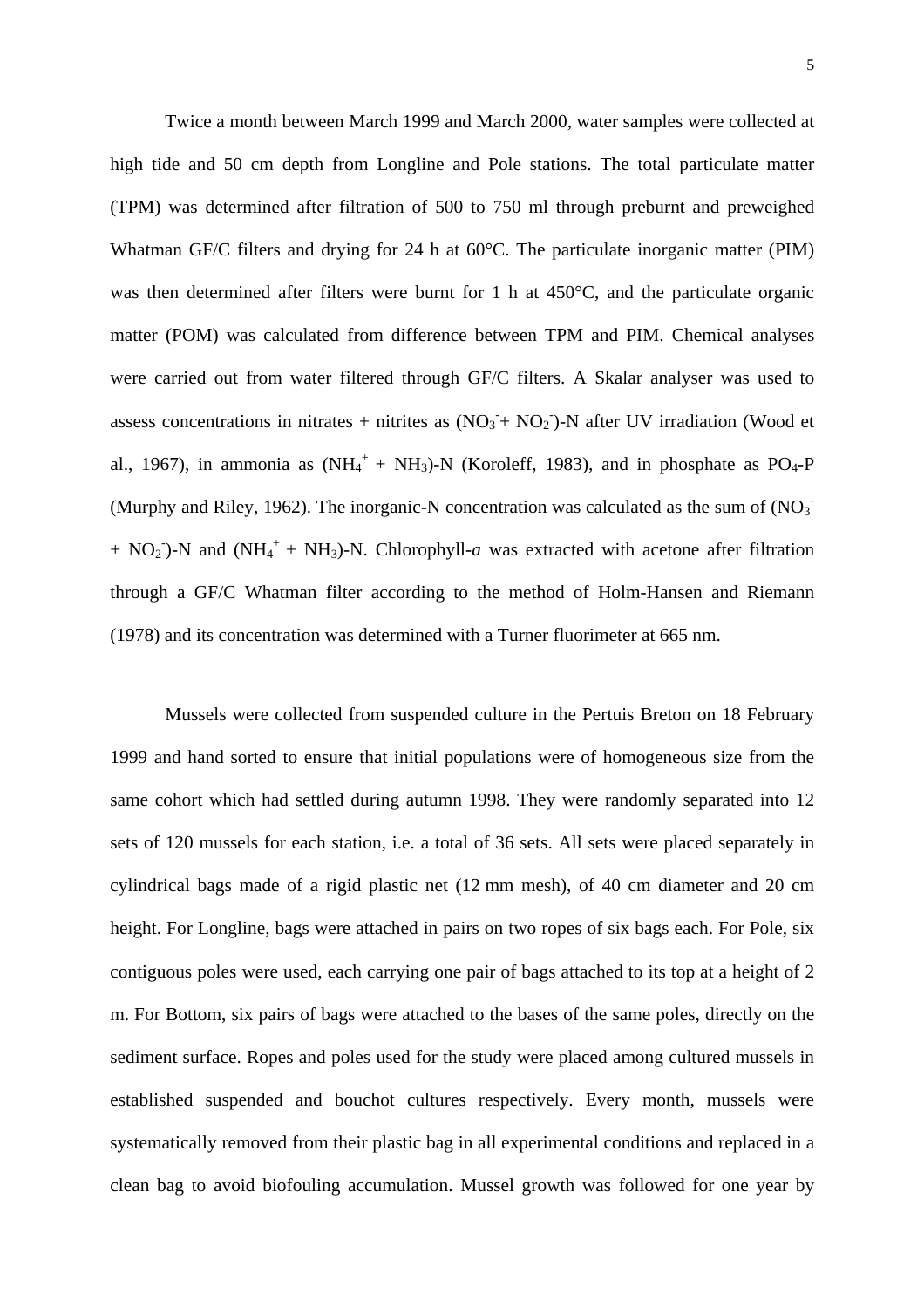performing size measurements once a month. For each culture condition a random sample of 50 mussels was collected monthly from one different randomly selected bag, until 23 February 2000 for the last sample. Mussels were transported to the laboratory held in humid air, brush cleaned of their epibionts and measured. Shell length  $(Ls)$  was measured ( $\pm$  0.1 mm) with callipers according to Seed (1973). Total weight of individual live mussels and tissue weight after opening and draining on filter paper were measured to obtain the condition index:  $Ci = 100$  \* tissue weight / total weight. Shell dry weight (*Sdw*) and tissue dry weight (*Tdw*) were measured after placing the shell for 24 h at 60°C and after flesh freeze-drying, respectively. Mussels of the initial common set were also measured before being sorted and placed under experimental conditions.

Growth rates within determined periods of time were calculated and statistically compared using linear regressions with Statgraphics Plus® Version 5.1 software. Means given throughout the text were computed with their confidence intervals expressed as standard error.

To estimate the emersion time for Pole and Bottom stations, temperature data were analysed as follows. Water temperature were supposed to have similar daily variations at Longline and Pole. It was then assessed that a sudden change in recorded Pole or Bottom temperature indicated that probe and mussels have just been immersed or emersed. As temperature was recorded every 15 min, a mean temperature was calculated over 4 h for every high tide at Pole. For a station, Pole or Bottom, when the difference between recorded temperature and mean temperature was larger than 1°C, an emersion period of 15 min was identified. All 15 min emersion periods were then summed for each tideand the sum time value plotted against the corresponding tide coefficient, with the aim to describe their relationship by a linear regression. Estimated values of emersion times were then obtained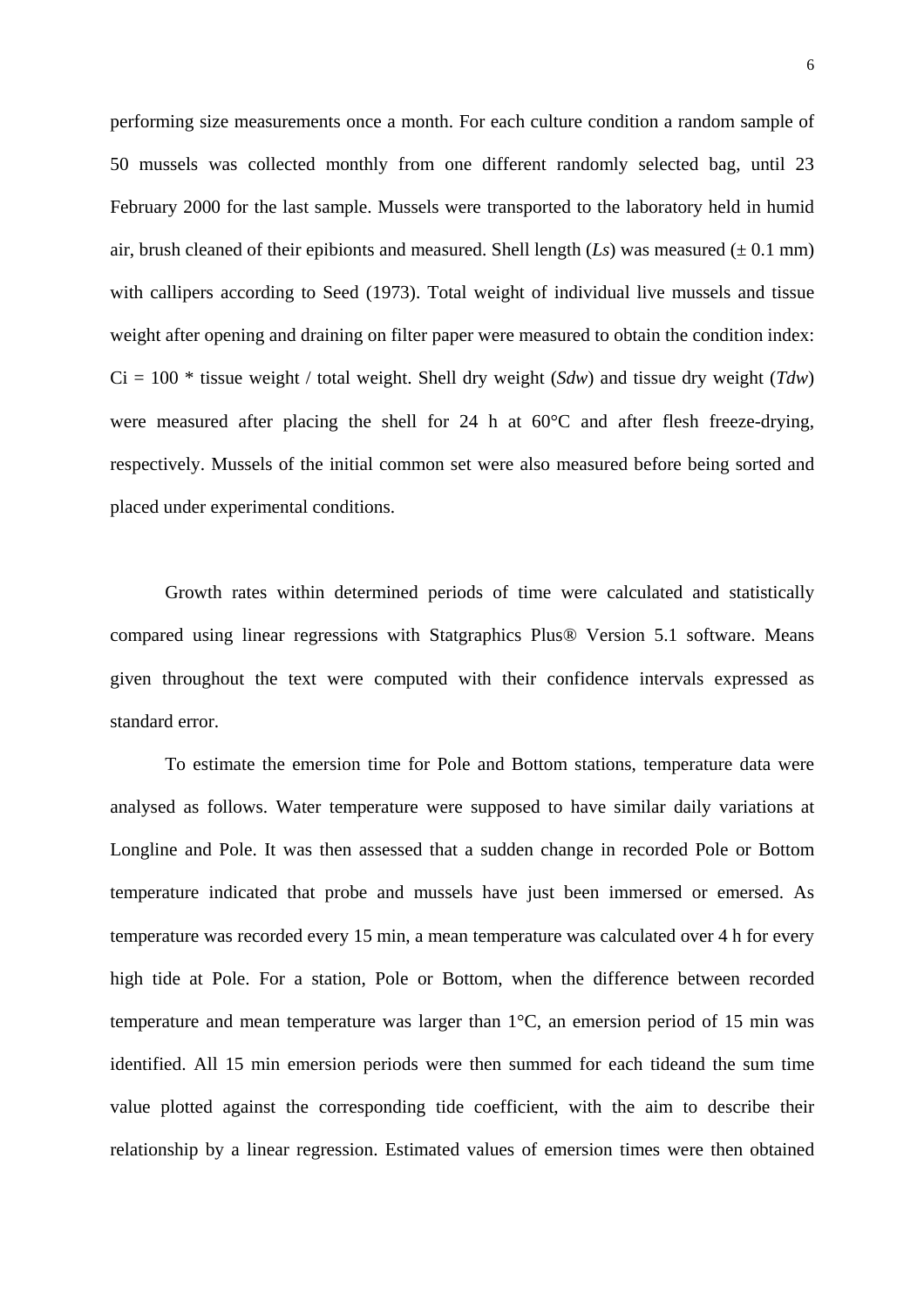from a tide schedule using this linear regression and summed over a growth period. To estimate effect on growth monthly measurements of *Ls* and *Tdw* during phase II were plotted against the calculated emersion time for Pole. Linear regressions were assessed and their slopes compared with the slopes of corresponding regressions formerly obtained for Longline.

### **3. Results**

Seawater temperature, recorded on probe at Longline, ranged between 4.6 and 22.5°C. While extrema recorded at Pole and Bottom were measured in air, the seasonal variation pattern was similar for all three stations. Daily variations supported by mussels were less than 3.2°C for Longline and higher than 16.7°C and 14.8°C for Pole and Bottom respectively.

Variations over one year of some of the main water parameters (concentrations of PIM, POM, Chlorophyll-a, N-inorganic and P-PO4) are shown in Fig. 2. Patterns for all parameters were similar at all stations but higher values were generally found in Pole rather than Longline culture. Annual PIM mean values were  $19.1 \pm 27.7$  and  $9.7 \pm 5.5$  mg.  $l^{-1}$  in Pole and Longline, respectively, and annual POM mean values were  $4.1 \pm 2.8$  and  $3.2 \pm 1.4$  mg.<sup>1-1</sup> respectively. Two peaks of particulate matter appeared in spring and in early summer in both stations as well as a sharp one in fall in Pole only. Chlorophyll-a concentrations increased during spring and early summer up to the maximal values of 11.08 and 9.59  $\mu$ g.l<sup>-1</sup> in Pole and Longline, respectively. Summer and fall were characterised by distinct successive lower peaks and winter by poor concentrations around  $1 \mu g I^{-1}$  in Pole and even less in Longline. Mean annual concentrations were  $3.16 \pm 3.12$  in Pole and  $2.00 \pm 1.97$  µg.<sup>11</sup> in Longline. The chlorophyll-a to POM ratio fluctuated accordingly reaching for the three main peaks higher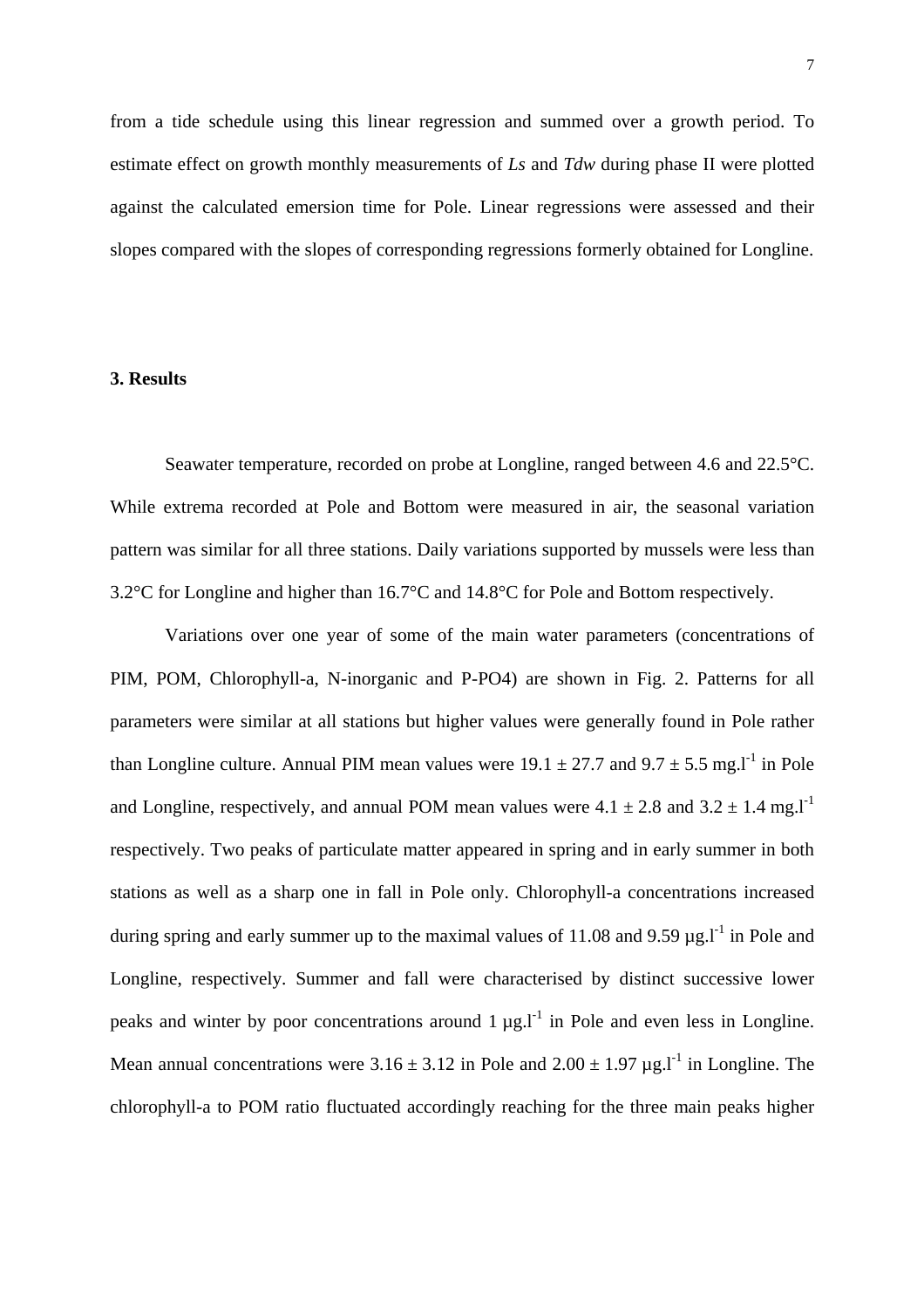values in Pole (3.51, 3.00, 1.98  $\mu$ g.mg<sup>-1</sup>) than in Longline (1.09, 1.50, 1.62  $\mu$ g.mg<sup>-1</sup>) and similar low values from November to March (0.17 to 0.60  $\mu$ g.mg<sup>-1</sup>).

The inorganic-N concentrations decreased strongly from March to June keeping until September low values between 1 and 3  $\mu$ mole.<sup>1-1</sup>, and then increased again to the mean values of 84.4  $\pm$  53.8 and 54.3  $\pm$  20.8 µmole.<sup>1-1</sup> during fall and in Pole and Longline, respectively. Inorganic-N was constituted by Nitrate-N at 80% and 77% for Pole and Longline respectively. Similarly phosphate concentrations seemed to decrease slowly from October to May, with more fluctuations in Pole (between 5.51 and 0.53  $\mu$ mole.<sup>1</sup>) than in Longline (between 1.83 and 0.54  $\mu$ mole.l<sup>-1</sup>). Concentrations reached a minimum on May 31 (0.08 and  $0.07 \mu$  mole.<sup>1-1</sup> in Pole and Longline, respectively), but recovered later on.

Variation in *Ls*, *Sdw* and *Tdw* showed a consistent faster growth rate for Longline mussels than for Pole and Bottom mussels (Fig. 3).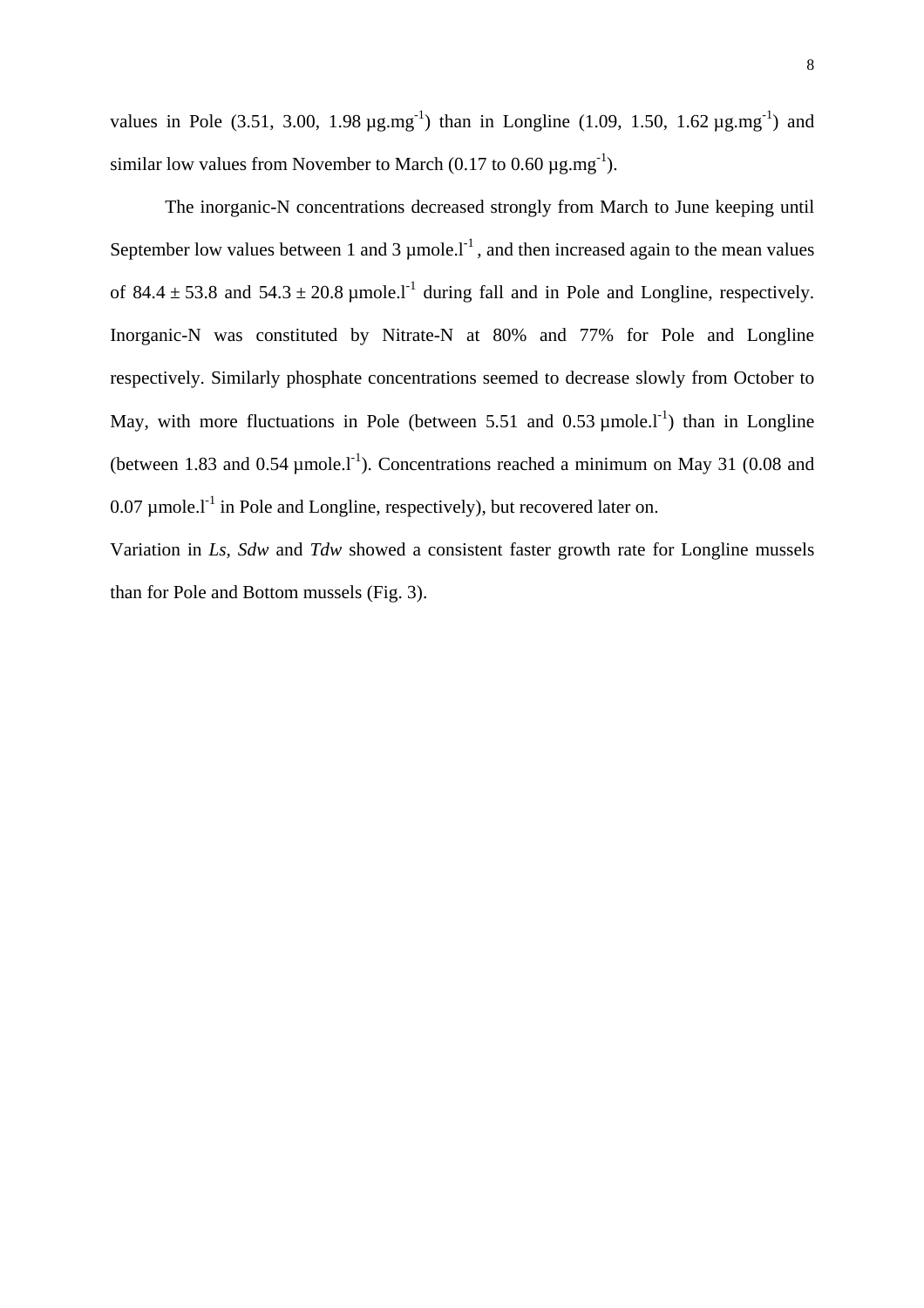

Figure 2. Temporal variations of water parameters measured at Longline ( $\bullet$ , dashed line) and Pole (!, plain line) over the one year experimental period.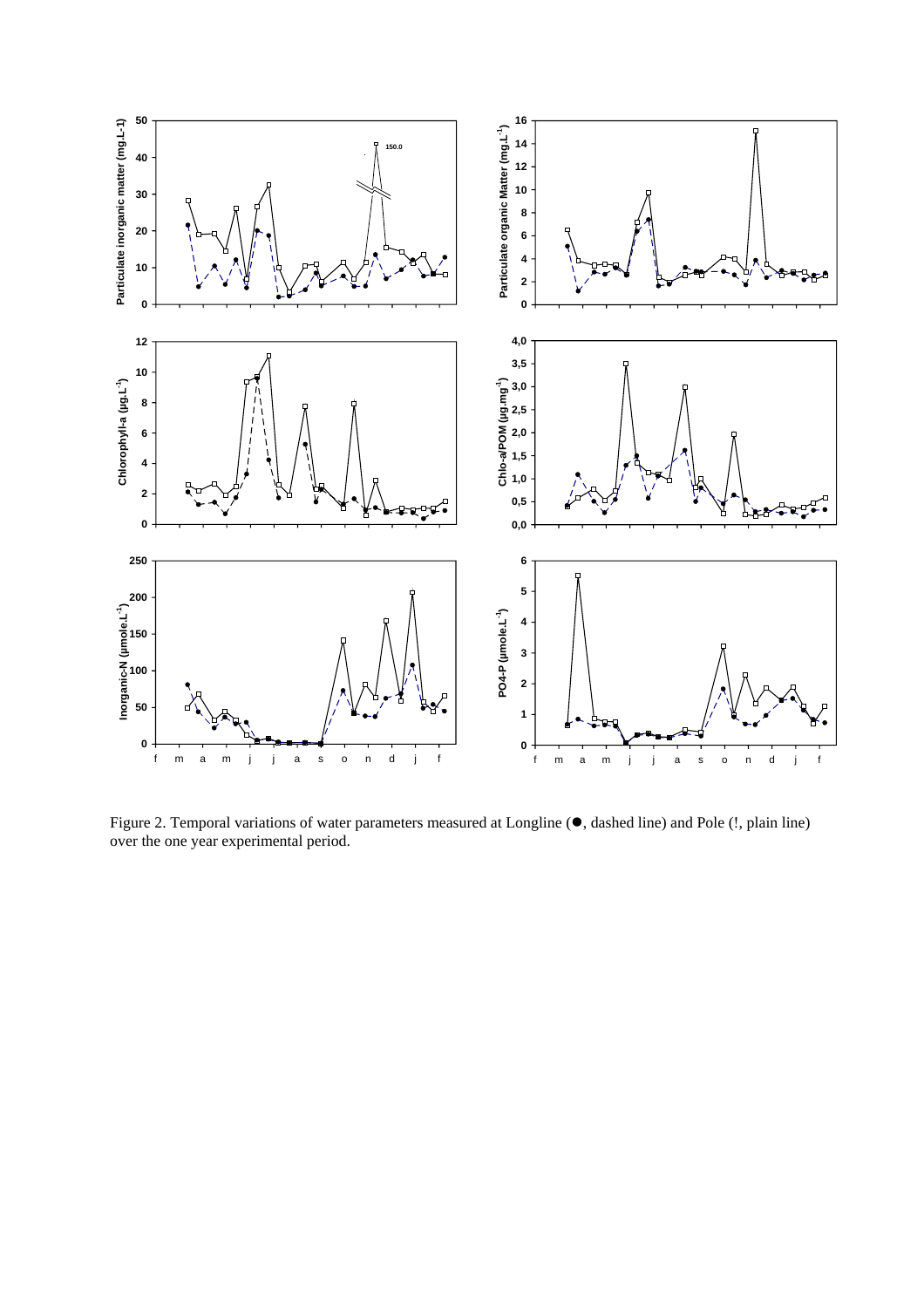

Figure 3. Monthly evolution of shell length, shell dry weight and tissue dry weight of mussels from the three stations, Longline ( $\bullet$ , dashed line), Pole (!, plain line) and Bottom ( $\sigma$ , dotted line). Data plotted as mean  $\pm$  SE.

Growth in shell length was steady from February to September in Longline mussels and May – November in both other stations. An unexpected shell length decrease appeared in Longline from September to November followed by a growth rebound and another decrease from December to February. There was no observed growth between December and February in Pole and Bottom. Mean *Ls* increased in one year from  $34.8 \pm 3.7$  mm to  $47.2 \pm 3.3$  mm in Longline,  $43.2 \pm 2.8$  mm in Pole and  $40.7 \pm 3.9$  mm in Bottom, respectively. *Sdw* increased in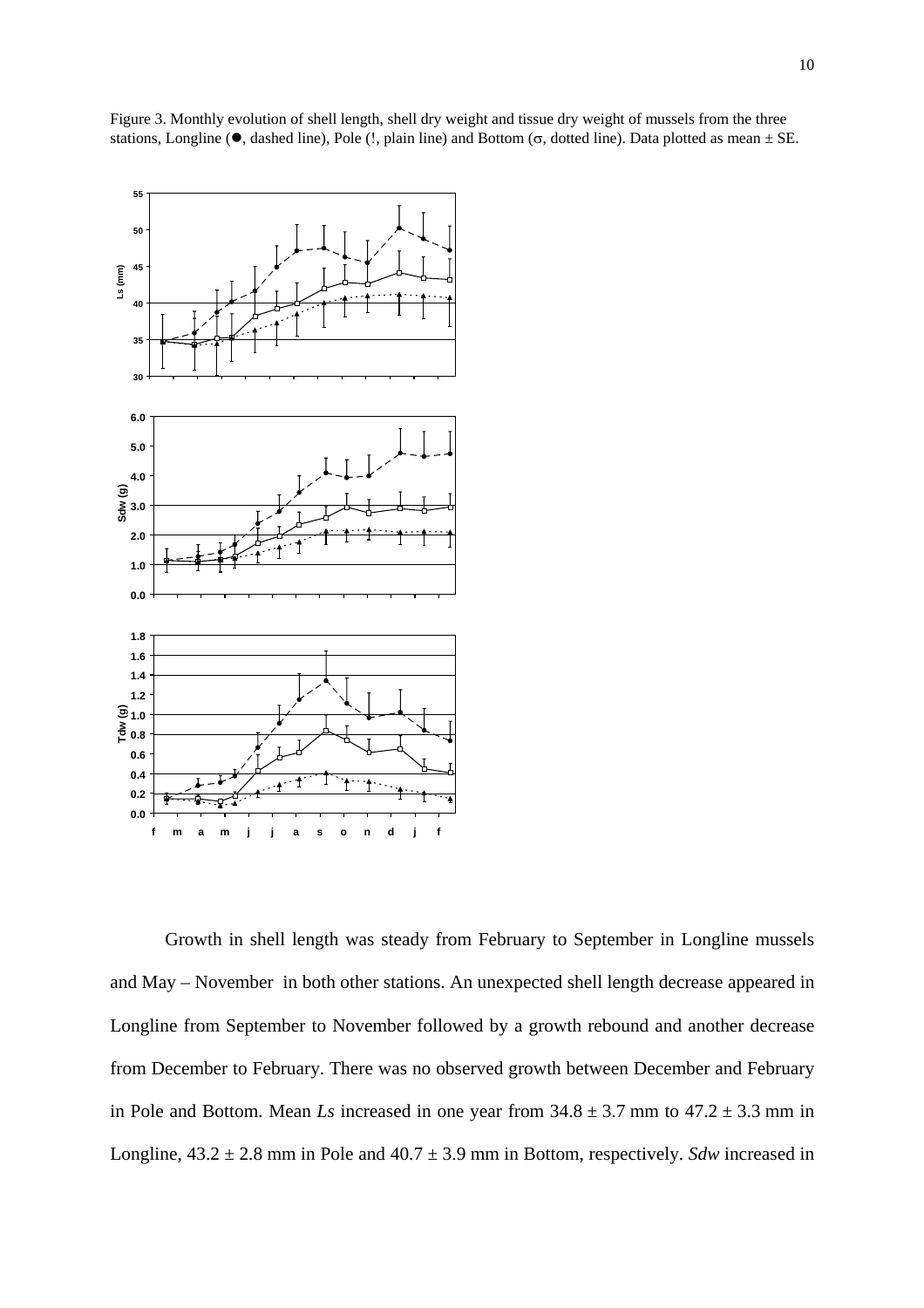Longline from May to September, did not vary for the following two months, increased again in December and remained constant until February. In Pole and Bottom it increased from June to October and remained then stable. *Sdw* increased from  $1.14 \pm 0.39$  g to  $4.74 \pm 0.76$ , 2.94  $\pm$  0.45, and 2.10  $\pm$  0.50 g in Longline, Pole and Bottom, respectively. Tdw increased from  $0.16 \pm 0.02$  g in February 1999 to  $1.34 \pm 0.08$  g in September in Longline,  $0.84 \pm 0.04$  g in Pole and  $0.41 \pm 0.03$  g in Bottom. There was a subsequent weight decrease to February 2000 mean weight values of  $0.73 \pm 0.06$ ,  $0.41 \pm 0.03$  and  $0.15 \pm 0.02$  g in Longline, Pole and Bottom, respectively.

The annual *Tdw* growth variation could be divided into three phases, for all stations. (I) (from February to late April) was characterised by a slow or negative growth, during (II) (from May to the end of September) growth was exponential and (III) (from October to February) was characterised by emaciation. Comparisons were done between the regressions on *Ls* and *Tdw* growth using the same phases. The estimated slopes of *Ls* and *Tdw* growth were all statistically different among the three stations for each phase (Table 1).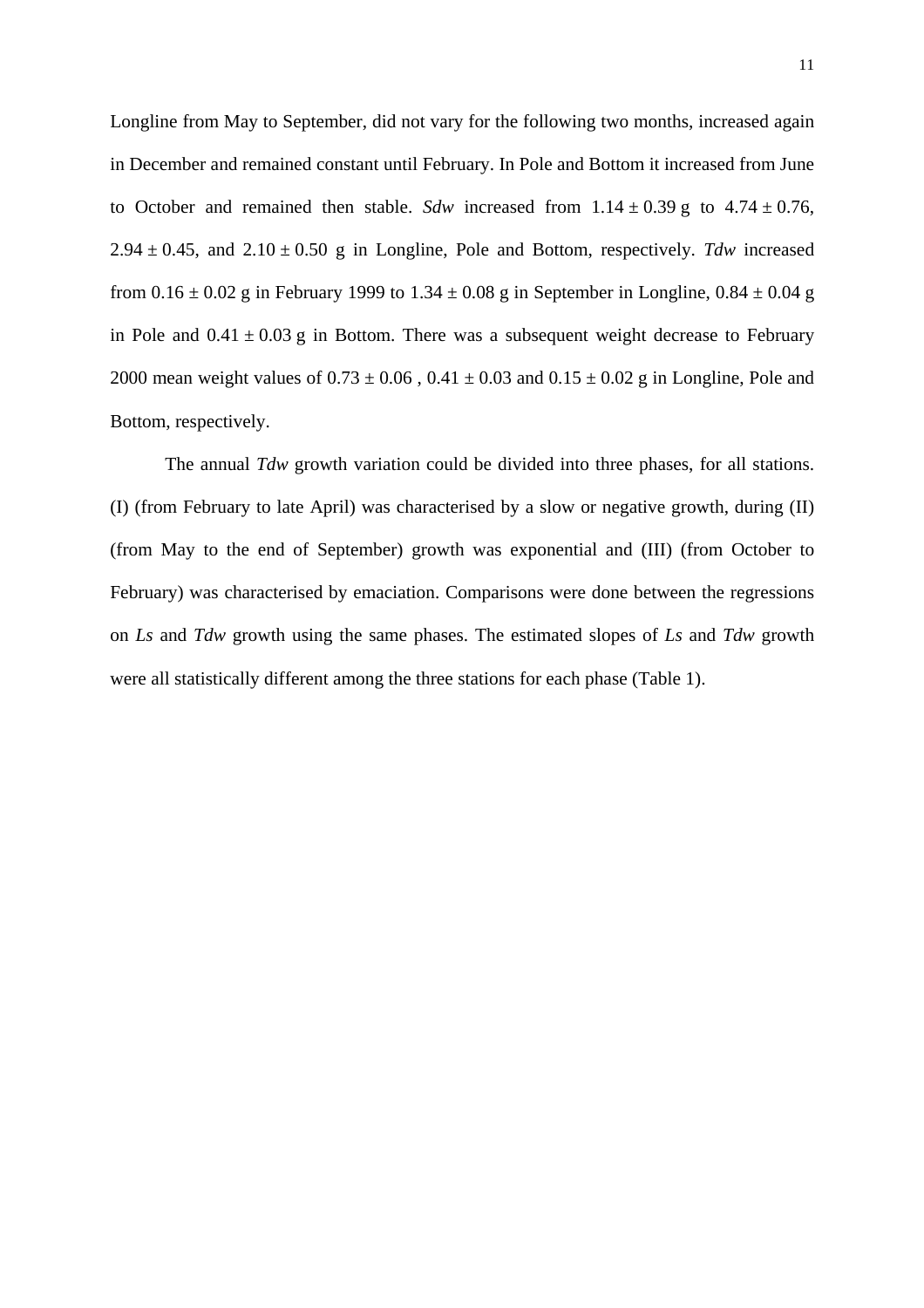| Seasonal<br>phase | <b>Station</b> | Slopes of the linear regressions                             | Comparison |     |              |
|-------------------|----------------|--------------------------------------------------------------|------------|-----|--------------|
|                   |                |                                                              | n          |     | $\mathbf{P}$ |
| Shell length      |                | $mm.$ day <sup>-1</sup>                                      |            |     |              |
| I                 | Longline       | 5.46 $10^{2}$ (± 0.93 $10^{2}$ SE)                           | 446        | *** | < 0.001      |
|                   | Pole           | $0.52 \ 10^{-2} \ (\pm 0.96 \ 10^{-2} \ \text{SE})$          |            |     |              |
|                   | <b>Bottom</b>  | $0.51 \ 10^{-2} \ (\pm 1.00 \ 10^{-2} \ \text{SE})$          |            |     |              |
| $\mathbf{I}$      | Longline       | 6.83 $10^{-2}$ (± 0.50 $10^{-2}$ SE)                         | 749        | *** | < 0.001      |
|                   | Pole           | 5.17 $10^{2}$ ( $\pm$ 0.45 $10^{2}$ SE)                      |            |     |              |
|                   | <b>Bottom</b>  | 4.04 $10^{2}$ (± 0.48 $10^{2}$ SE)                           |            |     |              |
| III               | Longline       | 1.61 $10^{-2}$ (± 0.47 $10^{-2}$ SE)                         | 745        | ∗   | 0.022        |
|                   | Pole           | $0.51 \ 10^{-2} \ (\pm 0.37 \ 10^{-2} \ \text{SE})$          |            |     |              |
|                   | <b>Bottom</b>  | $0.03 \ 10^{-2} \ (\pm 0.42 \ 10^{-2} \ \text{SE})$          |            |     |              |
| Tissue dry weight |                | $g \cdot day^{-1}$                                           |            |     |              |
| $\mathbf I$       | Longline       | 2.41 $10^{-3}$ ( $\pm$ 0.198 $10^{-3}$ SE)                   | 446        | *** | < 0.001      |
|                   | Pole           | $-0.35$ $10^{-3}$ ( $\pm$ 0.121 $10^{-3}$ SE)                |            |     |              |
|                   | <b>Bottom</b>  | $-0.94$ $10^{-3}$ ( $\pm$ 0.150 $10^{-3}$ SE)                |            |     |              |
| $\mathbf{I}$      | Longline       | 8.24 $10^{-3}$ ( $\pm$ 0.324 $10^{-3}$ SE)                   | 749        | *** | < 0.001      |
|                   | Pole           | 5.20 $10^{-3}$ ( $\pm$ 0.202 $10^{-3}$ SE)                   |            |     |              |
|                   | <b>Bottom</b>  | $2.56 \times 10^{-3}$ (± 0.231 $10^{-3}$ SE)                 |            |     |              |
| III               | Longline       | $-2.53 \times 10^{-3} (\pm 0.311 \times 10^{-3} \text{ SE})$ | 745        | *** | < 0.001      |
|                   | Pole           | $-2.37 \, 10^{-3} \, (\pm 0.173 \, 10^{-3} \, \text{SE})$    |            |     |              |
|                   | <b>Bottom</b>  | $-1.40$ $10^{-3}$ ( $\pm$ 0.217 $10^{-3}$ SE)                |            |     |              |

Table 1. Comparison of growth regressions during different seasonal phases in Longline, Pole and Bottom mussels.

Emersion time (E) was assessed in days during phase II, while growth was steadier and faster than in phases I and III, from the tide coefficient by the following relationships. *E = 1/1440 x [100.78 (± 8.51 SE) + 1.34 (± 0.11 SE)* x *Tide-coefficient]* for Pole  $(n=163, R<sup>2</sup>=0.47, P<0.001)$ ,

*E = 1/1440 x [-111.68 (± 12.13 SE) + 2.21 (± 0.16 SE)* x *Tide-coefficient]* for Bottom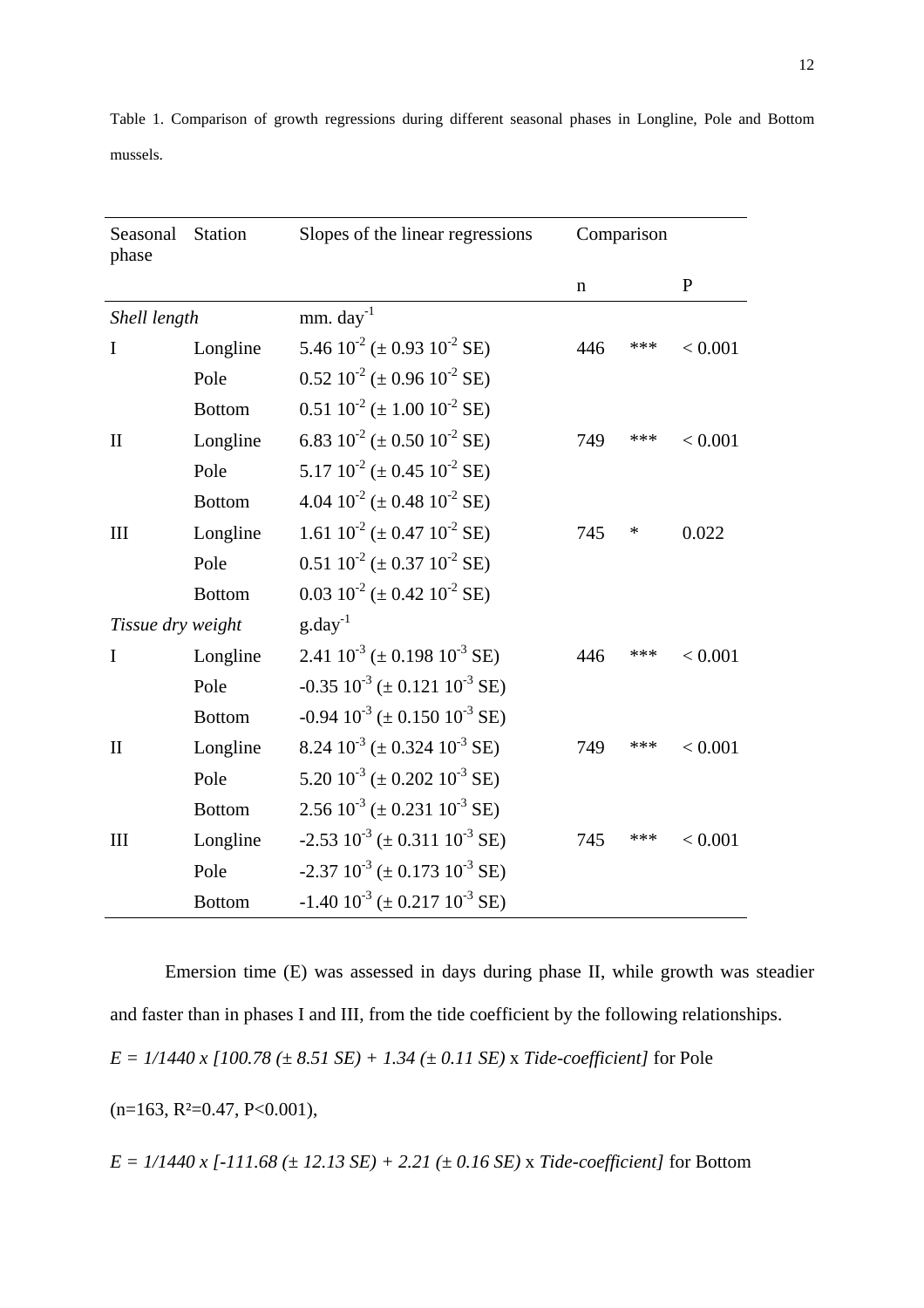$(n=119, R<sup>2</sup>=0.61, P<0.001).$ 

Cumulative emersion times during phase II were 31.5 and 7.7 days for Pole and Bottom stations, respectively, and represented 26.5% and 6.5% of the total duration of this phase. Mussels in these stations were therefore immersed in seawater during the equivalent of 87.5 and 111.3 days for Pole and Bottom respectively compared with 119 days for Longline (length of phase II).

Slopes of growth regressions for Longline and Pole corrected by emersion are given in Table 2. As growth was very poor on Bottom, an assessment of the emersion corrected growth was not made for this station. Regression slopes for shell length were not statistically different (P=0.795) indicating the same *Ls* growth rates at Longline and emersion corrected-Pole. Regarding tissue dry weight, the regression slopes were statistically different (P=0.016) between Longline and emersion corrected-Pole. The ratio of *Tdw* growth between Pole and Longline conditions changed from 63% before correction to 88% after correction by time of emersion.

While an annual cycle of condition index (Ci) was evident in Longline and Pole (Fig. 4) with similar values in February 1999 (25.9  $\pm$  2.1) and 2000 (28.5  $\pm$  1.5 and 25.8  $\pm$  1.4, respectively), Ci decreased over one year in Bottom (to  $14.8 \pm 0.9$ ). Ci increased in Longline from February to September to the maximal value of  $39.5 \pm 1.4$  and then decreased until the following February. Meanwhile, after a decrease in Ci at Pole between February and April, Ci rapidly increased to reach a July value similar to the Longline value and remain comparable to it until February. Bottom Ci values were always lower, reaching an August value of  $27.2 \pm$ 1.2, close to the common starting point.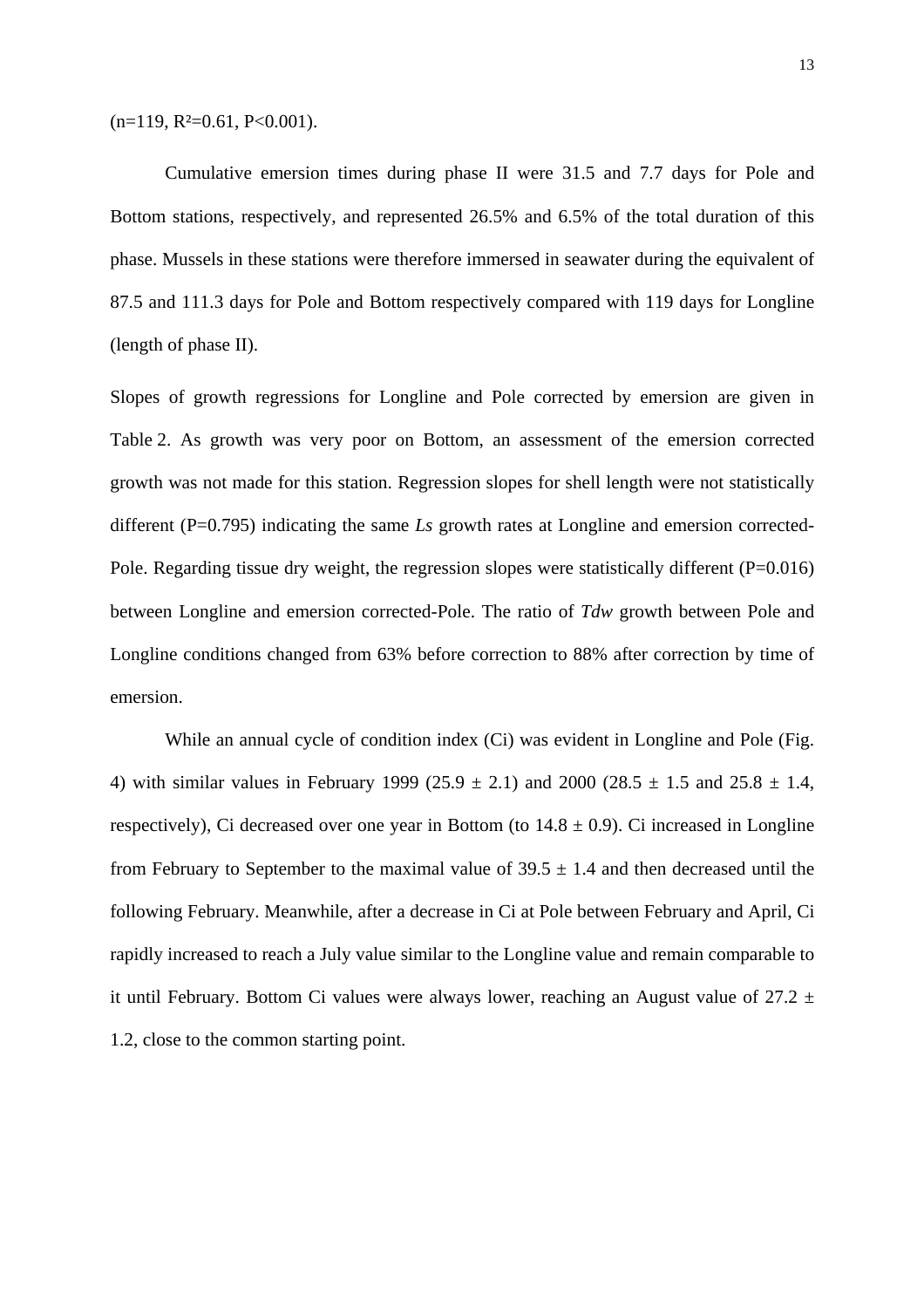Figure 4. Monthly evolution of condition index of mussels from the three stations, Longline ( $\bullet$ , dashed line), Pole (!, plain line) and Bottom ( $\sigma$ , dotted line). Data plotted as mean  $\pm$  SE.



Table 2. Comparison of growth during phase II after correction by emersion time for Pole.

| <b>Station</b>        | Slopes of the linear regressions | Comparison |     |       |
|-----------------------|----------------------------------|------------|-----|-------|
|                       |                                  |            | n   | p     |
| Shell length          | $10^{-2}$ mm. day <sup>-1</sup>  |            |     |       |
| Longline              | 6.83 ( $\pm$ 0.67 SE)            | n.s.       | 500 | 0.795 |
| <b>Corrected Pole</b> | 7.04 $(\pm 0.64$ SE)             |            |     |       |
| Tissue dry weight     | $10^{-3}$ g.day <sup>-1</sup>    |            |     |       |
| Longline              | $8.24 (\pm 0.33 \text{ SE})$     | ∗          | 500 | 0.016 |
| Corrected Pole        | 7.17 $(\pm 0.36$ SE)             |            |     |       |

# **4. Discussion**

The importance of daily variability of water parameters compared to their seasonal variability has been reported by Héral et al. (1987). Hydrobiological parameters measured in this study were compared with data obtained in previous studies in the Pertuis Breton from 1987 to 1993 (Dardignac-Corbeil, 1996) and over 1991-92 (Barillé, 1996) and showed similar fluctuation patterns over a year. Variation in seston and dissolved seawater parameters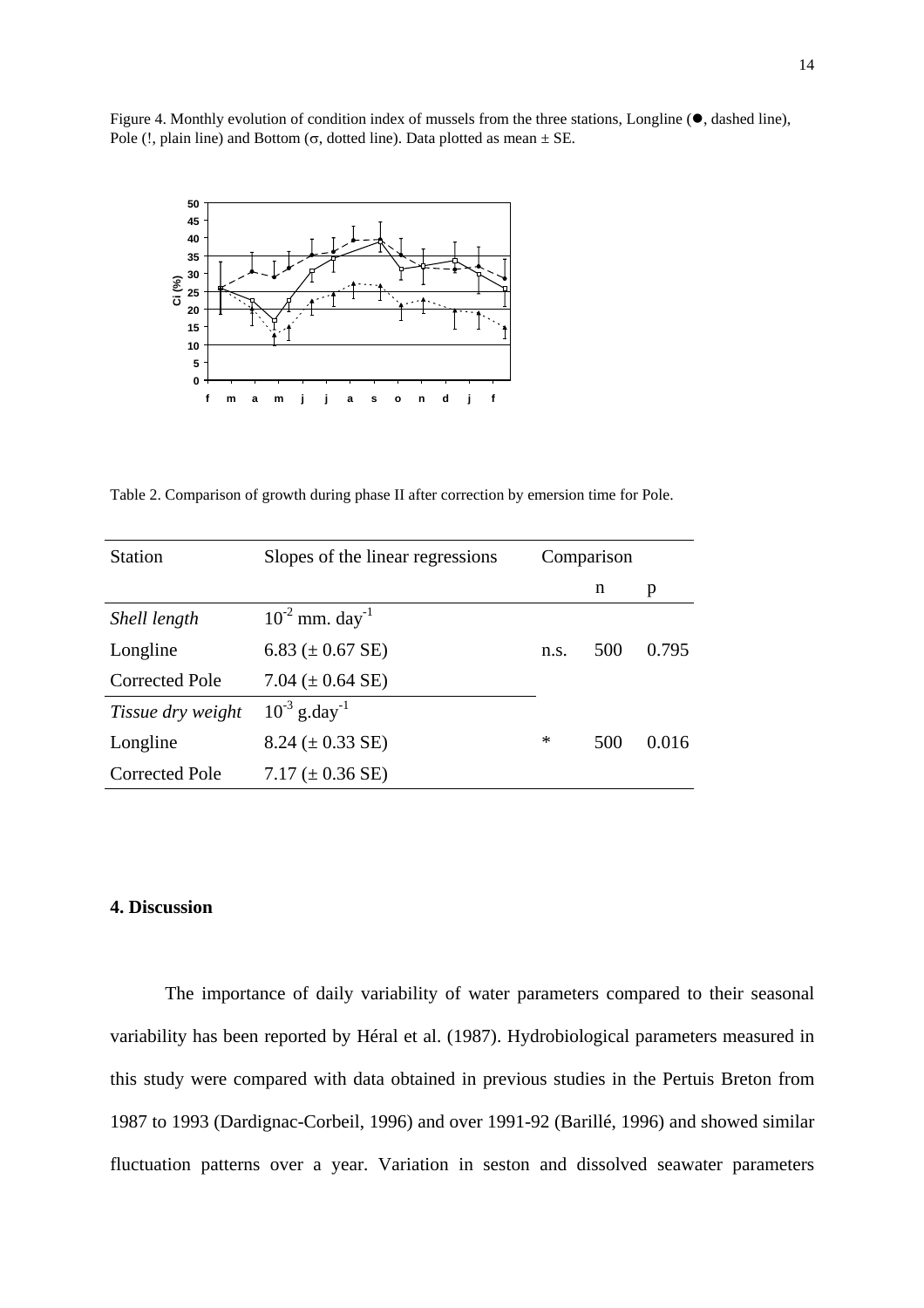indicated a typical spring phytoplankton bloom followed by irregular blooms of lower importance in summer and autumn. Those blooms took place after the progressive uptake of inorganic-N and  $PO_4$ -P, as described by Soletchnik et al. (1998) in the nearby Marennes-Oléron bay. Chlorophyll-a concentrations measured in this study  $(1-10 \mu g.1^{-1})$  compared with the 1987-93 average on Pole  $(1\t{-}16 \mu g.1)$ <sup>-1</sup>). Except during bloom events the low chlorophylla:POM ratio indicated a poor quality of organic seston and a high detritus fraction in winter. It also confirmed the mostly detrital composition of the November peak of particulate matter which entered the system in relation to rains and water discharge (Malet, unpublished data). Moreover, the present work showed that seston parameters, and especially a potential food indicator like the chlorophyll-a:POM ratio, fluctuated at higher levels in Pole than in Longline, as had already been observed by the earlier studies carried out in the Pertuis Breton.

Thompson (1984) stated that the most important factor explaining mussel growth is the food supply. An increase in dry tissue weight is generally considered to be a function of amount of food available to individuals (Héral et al., 1987; Goulletquer and Bacher, 1988). For all stations in our study the overall growth pattern observed was compatible with the food sources identified in the Pertuis Breton. The period of faster growth from June to September, occurred when chlorophyll-a levels were the highest. Héral et al. (1989), working in the Marennes-Oléron Bay and other authors (Page, 1986; Rivonkar et al., 1993) also described a strong positive relationship between growth and chlorophyll-a concentration. Growth slowed down after mid September, when phytoplankton levels were lower. Koehn et al. (1980, in Hilbish, 1986) also observed a loss of soft tissue in the autumn. Mussels feed mainly on unicellular algae (Bayne and Hawkins, 1992) and to a lesser extent on detrital material (Coe and Fox, 1944 in Seed, 1976; Rodhouse et al., 1984; Langdon and Newell, 1990) even though the latter is reported to be a poor quality food (Williams, 1981). Richard (2000) reports that mussel food sources in the Pertuis Breton include neritic phytoplankton, microphytobenthos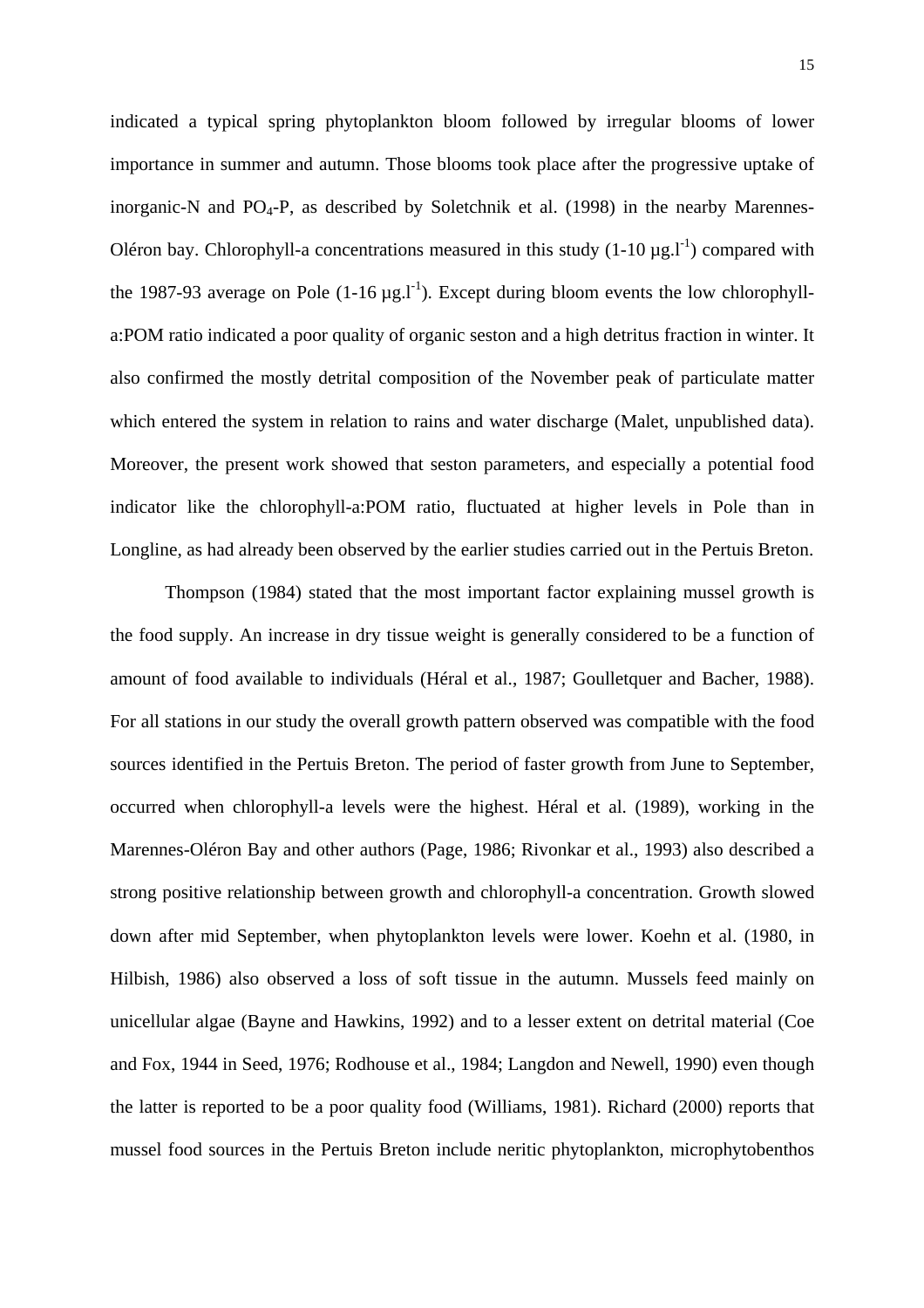and terrestrial organic matter which could contribute to 15-30% of the mussel resources in winter. The consumption of incoming detrital material could partially explain the growth resumption in November, when seawater temperature (above 8°C) should not be a limiting factor for growth (Widdows and Bayne, 1971). The decrease in shell length and the shell dry weight plateau described in the autumn for Longline mussels occurred during phytoplankton bloom and could be therefore related to a mechanically induced loss of newly grown thin shell under the effect of a series of storm. The offshore swell reached 3 to 6 m during these storms on 20 September, 22 to 25 October, 6 November and later 27 and 29 December 1999 (Centre Départemental de Météo France, 1999-2000).

All mussels had the same origin, thus variation in growth was attributed to environmental factors as reported by Kiørboe et al. (1981), Mallet et al. (1987) and Fuentes et al. (2000). Growth was slower in Pole than Longline cultures although chlorophyll-a concentrations and chlorophyll-a:POM ratio were better in Pole; however PIM was generally higher in Pole than in Longline and the organic content of seston lower, which Bayne and Worral (1980) suggested as an important factor for reducing growth. Moreover, mussels experienced quite different thermal conditions with higher daily fluctuations in Pole compared to Longline. Thompson (1984) indicated that physiological stresses experienced by intertidal mussels could be partly responsible for their lower growth. High temperature fluctuations are due to the night-day differences during emersion. The influence of emersion time on the growth of wild and cultured mussels has been documented by several authors (Coulthard, 1929; Baird, 1966 in Seed, 1976; Seed, 1969; Gillmor, 1982; Rodhouse et al., 1984; Skidmore et al., 1985; Van Erkhom Shurink and Griffiths, 1993; Buschbaum and Saier, 2001). Mussels located at higher tidal levels have therefore a shorter period of access to food, which could result in a lower growth rate (Seed, 1976), despite a longer gut residence time of food (Bayne et al., 1988). This effect of the tidal level could interfere with food availability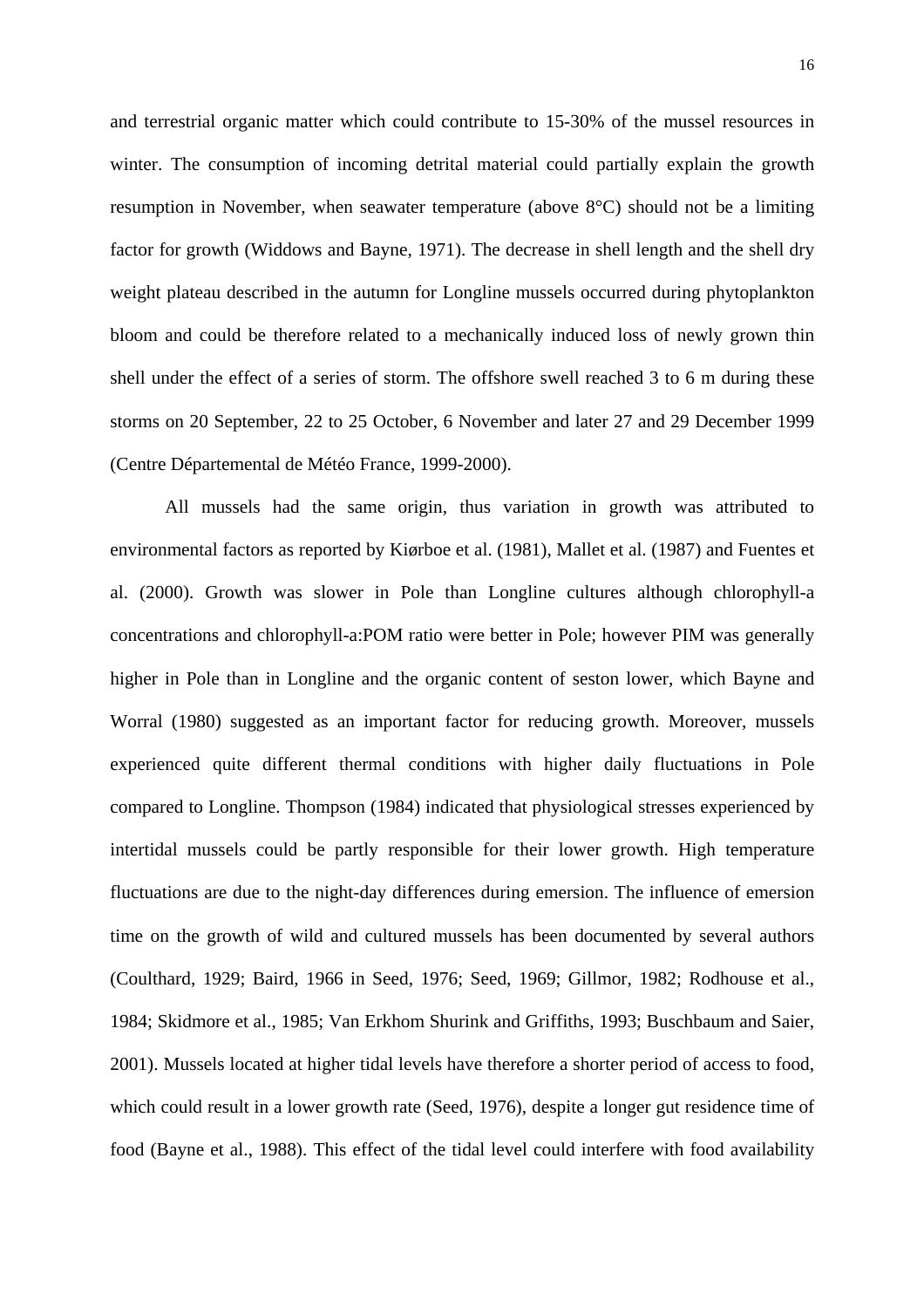and with other environmental factors as shown by the wide range of growth reduction occurring with increase of aerial exposure estimated by various authors (Table 3). Our study showed no significant difference between *Ls* growth in Pole corrected for emersion time and in Longline during phase II. Emersion time could therefore explain the whole variation in Length growth among both conditions. In contrast, *Tdw* growth, after correction for emersion time, remained lower in Pole than in Longline and the emersion effect could only explain a part of the tissue growth difference between both stations. It is likely that the remaining growth difference originated in other factors like a different food quality or a different physiological behaviour (Demers and Guderley, 1994). The short emersion time of Bottom mussels cannot explain their lowest growth among the three stations. Even in the absence of environmental data at this station (other than temperature), we speculate that it may be attributed to a very high silt content inducing a lower food consumption (Kiørboe et al., 1981) and physiological stress. The Bottom mussel bags were partly buried in the sediment at most of the sampling dates (pers. obs.). Similarly, Fréchette and Grant (1991) showed as well that mussels in the beds grew less than mussels suspended 1 m above the sediment.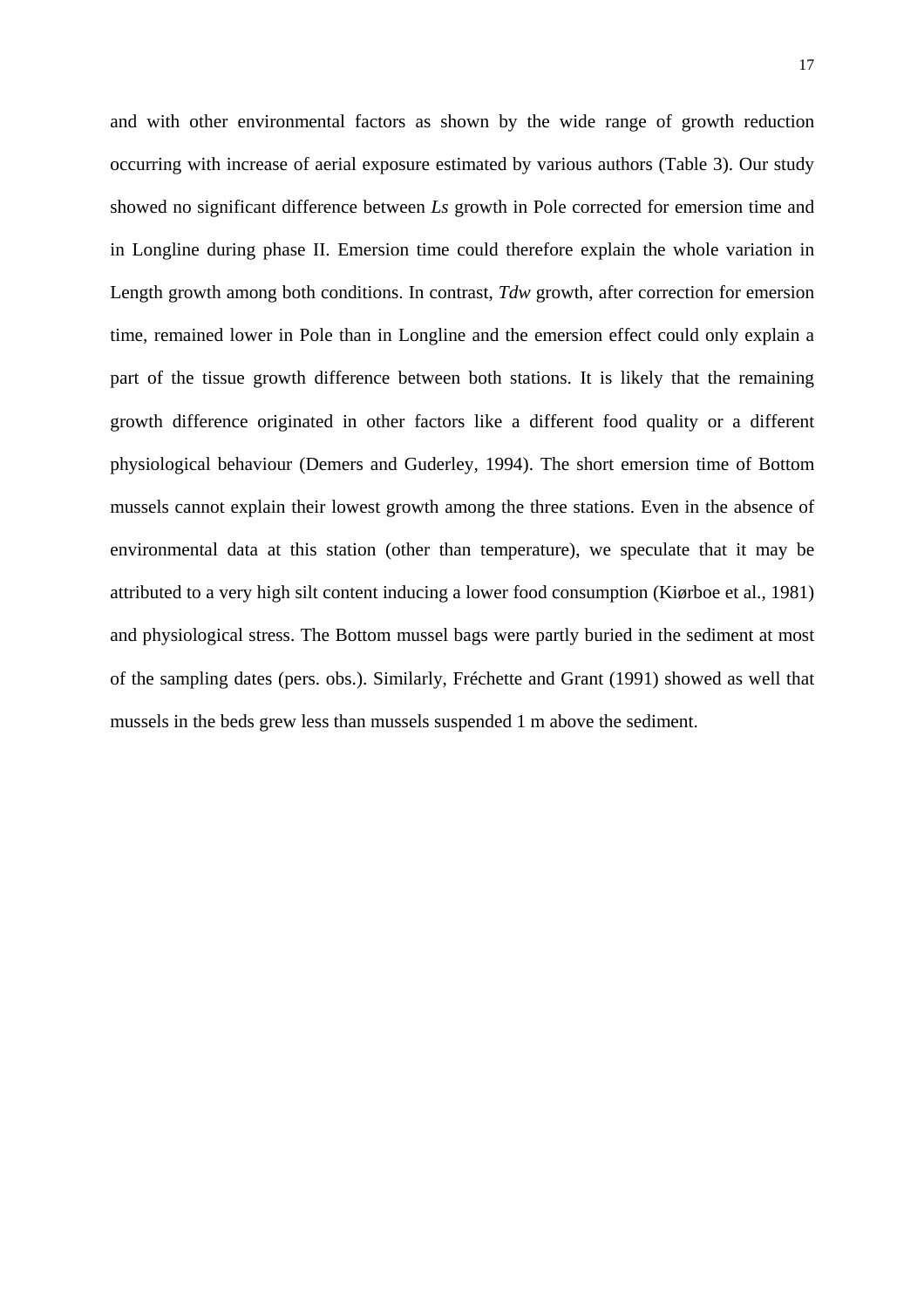| Species              | Area                           | <b>Status</b> | % aerial<br>exposure           | Parameter | Growth <sup>a</sup>    | References                                   |
|----------------------|--------------------------------|---------------|--------------------------------|-----------|------------------------|----------------------------------------------|
| M. edulis            | New Brunswick wild<br>(Canada) |               | 50%                            | L         | $6\%$ - n.s.           | Coulthard, 1929                              |
| M. edulis            |                                | wild          | 56%                            | n.a.      | 0%                     | Baird, 1966 in Seed, 1976                    |
|                      | Waden Sea<br>(Germany)         | wild          | mid intertidal                 | L         | 55 to 58%              | calculated from Buschbaum<br>and Saier, 2001 |
| M. edulis            |                                | wild          | 75%                            | L         | $>0\%$                 | Seed, 1969                                   |
| M. edulis            |                                |               | 80%                            | Tdw       | 0%                     | Gillmor, 1982                                |
| M. edulis            | Killary H.<br>(Ireland)        | wild          | 13%<br>33%                     | Sdw       | 72 to 76%<br>14 to 29% | calculated from Rodhouse,<br>1984            |
| M. edulis            | Perthuis Breton<br>(France)    | cultured      | 26.5% - Pole<br>0% - Corrected | L         | 76%<br>$103\%$ - n.s.  | this study (phase II)                        |
|                      |                                |               | 26.5% - Pole<br>0% - Corrected | Tdw       | 63%<br>87%             | this study (phase II)                        |
| P. perna             | Saldanha Bay<br>(South Africa) | cultured      | 50%                            | L         | 80%                    | van Erkom Schurink and<br>Griffiths, 1993    |
| M. galloprovincialis | Saldanha Bay<br>(South Africa) | cultured 50%  |                                | L         | 80%                    | van Erkom Schurink and<br>Griffiths, 1993    |
| C. meridionalis      | Saldanha Bay<br>(South Africa) | cultured 50%  |                                | L         | 66%                    | van Erkom Schurink and<br>Griffiths, 1993    |

Table 3. Estimates of growth reduction in mussels exposed to air with regard to subtidal mussels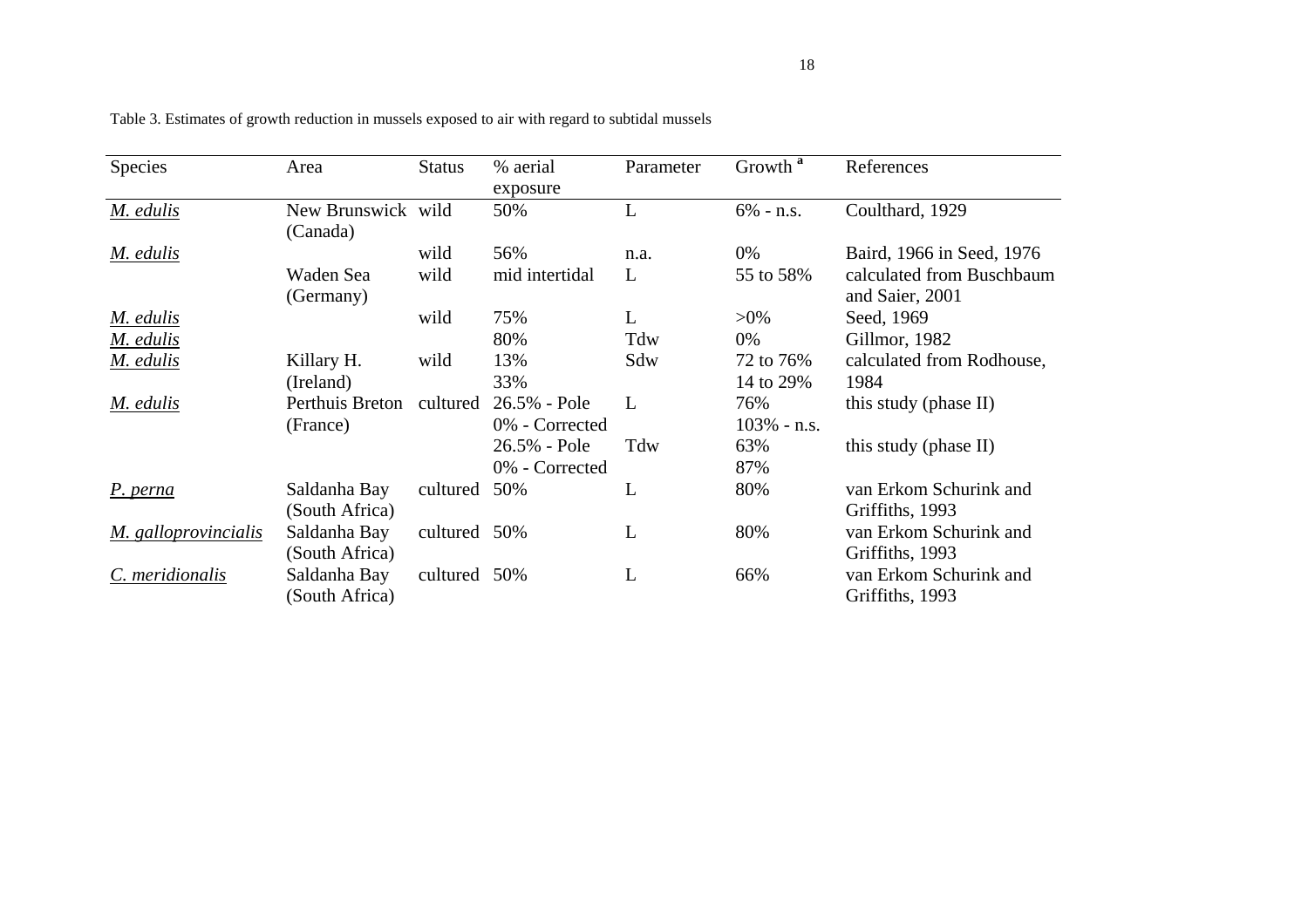Rise of the condition index was faster in Pole between April and September compared to both other stations and Ci reached values close to those of Longline, suggesting a higher increase in meat content. It is a characteristic of bouchot mussels which are sold at their best quality from June to October.

Bottom mussels presented the worst growth performance. This observation is confirmed by the absence of this kind of culture in the mudflats of the Pertuis Breton. The higher growth of Longline mussels could favour an extension of suspended culture in the area, even to the detriment of Pole cultures. Indeed, the carrying capacity of the area is limited and studies on modelling mussel growth on long line as a function of environmental conditions and rearing density (Bacher, personal communication) would require further data on this matter (Goulletquer and Le Moine, 2001). However, the good condition index observed in Pole mussels from June to October and its well appreciated specific taste identify the production in the market and are an advantage for the bouchot method. Bouchot mussels are protected by a label established in 1999 by th Shellfish National Comitee (CNC) including cultivation aspects, product characterisation and tracibility (Prou and Goulletquer, 2002). There is also locally a registered label "La Charron" for the Pertuis Breton bouchot mussel. Consequent regulations do not allow to sell line mussels under the same commercial label. Thus the mussel farmers of the area are moving towards a culture technique which combines seed collection and pregrowth in suspended culture with final growth on bouchot to allow a shorter production cycle of a mussel for this specific market. So both line and bouchot mussels are different products and a production increase of line mussel could satisfy the French market demand whithout damage for the bouchot mussel market.

### **Acknowledgements**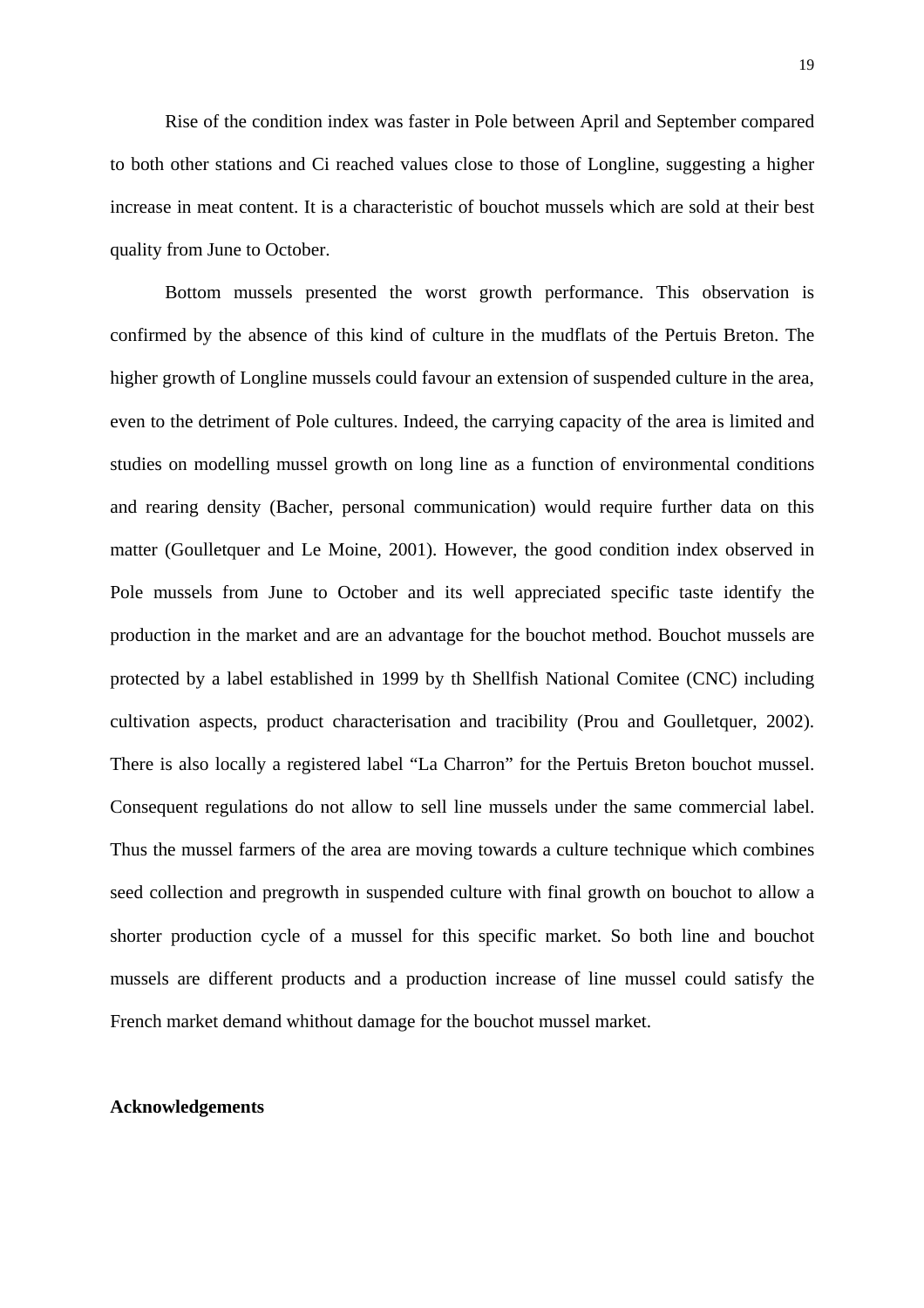Our thanks to T. Pineau, mussel farmer, whose longlines and bouchots have hosted our cultures where we sailed with him monthly. We are also grateful for their help to F. Mornet in water analysis and J. Grizon in the field work. Part of this study has been carried out with financial support from the Commission of the European Communities, Agriculture and Fisheries (FAIR) specific RTD programme CT 98-4201 ESSENSE. It does not necessarily reflect its views and in no way anticipates the Commission's future policy in this area.

We all have a particular thought for S. Bougrier who passed during the course of this work.

# **References**

- Barillé, A.L., 1996. Contribution à l'étude des potentialités conchylicoles du Pertuis Breton. Thèse de Doctorat, Université d'Aix–Marseille II, France, 312 pp.
- Bayne, B.L., Hawkins, A.J.S., 1992. Ecological and physiological aspects of herbivory in benthic suspension feeding molluscs. In: John, D.M., Hawkins, A.J.S., Price, J.M. (Eds.), Plant Animal Interactions in the Marine Benthos. Clarendon Press, Oxford, pp. 265-288.
- Bayne, B.L., Worral, C.M., 1980. Growth and production of mussels *Mytilus edulis* from two populations. Mar. Ecol. Prog. Ser. 3, 317-328.
- Bayne, B.L., Hawkins, A.J.S., Navarro, E., 1988. Feeding and digestion in suspension-feeding bivalve molluscs: the relevance of physiological compensations. Am. Zool. 28, 147-159.
- Boromthanarat, S., 1986. Les bouchots à *Mytilus edulis* Linnaeus dans l'écosystème estuarien du bassin de Marennes-Oléron (France) : Aspects biologique et bioénergétique. Thèse de Doctorat, Université d'Aix-Marseille II, France, 142 pp.
- Buschbaum, C., Saier, B., 2001. Growth of the mussel *Mytilus edulis* L. in the Wadden Sea affected by tidal emergence and barnacle epibionts. J. Sea Res. 45, 27-36.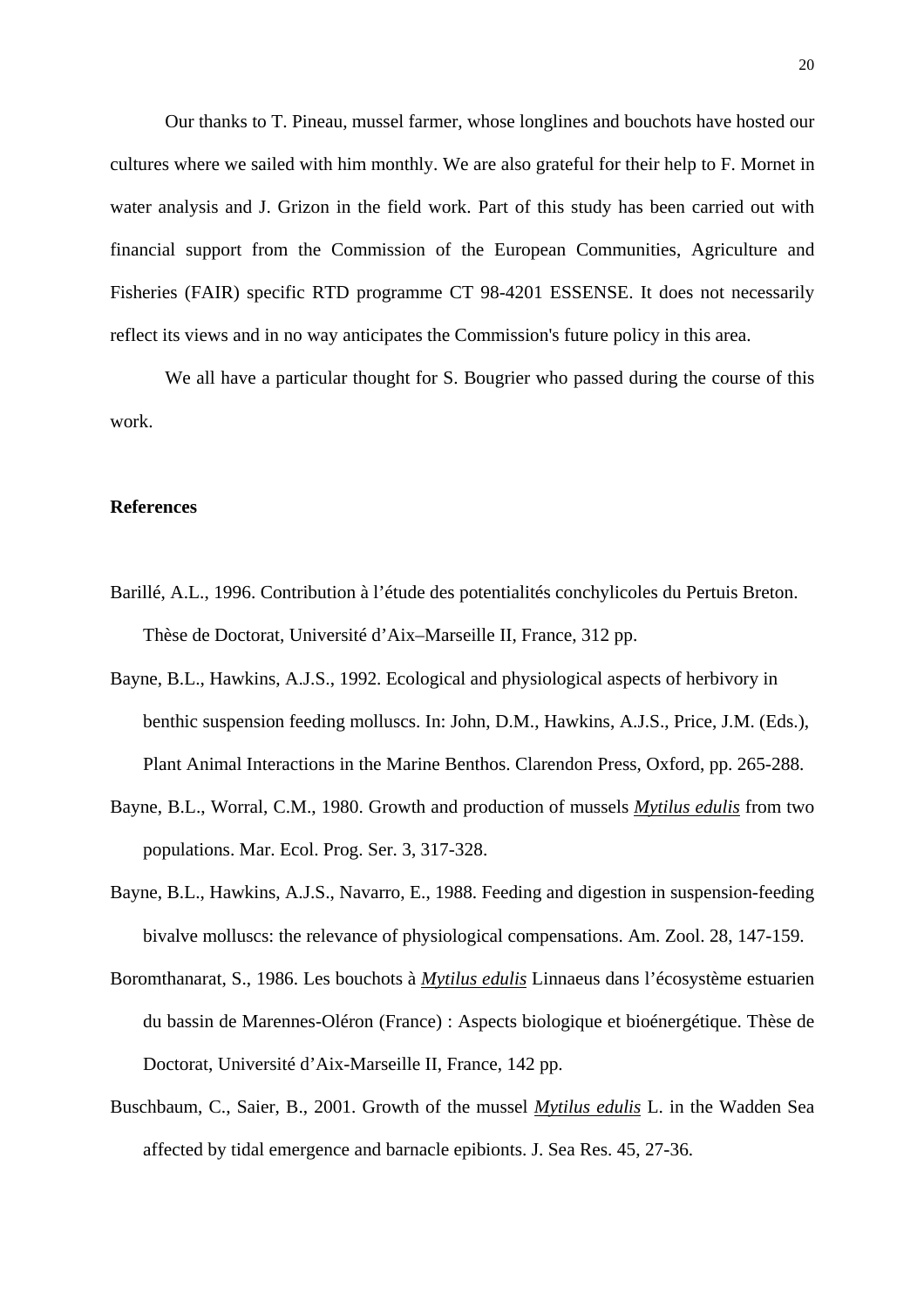Centre Départemental de Météo France, 1999-2000. Bulletin Climatologique de la Charente-Maritime, vol. 381 – 392.

Coulthard, H.S., 1929. Growth of the sea mussel. Contrib. Can. Biol. Fish. 4, 123-136.

- Dardignac-Corbeil, M.-J., 1979. Manuel de la conchyliculture. La mytiliculture. Revue Trav. Inst. Pêches Marit., 43, 105-128.
- Dardignac-Corbeil, M.-J., 1996. La mytiliculture dans le Pertuis Breton. Synthèse des travaux réalisés de 1980 à 1992, Rapport Scientifique et Technique, DRV/RA/RST/96-10, IFREMER, Nantes, 96 pp.
- Demers, A., Guderley, H., 1994. Acclimatization to intertidal conditions modifies the physiological response to prolonged air exposure in *Mytilus edulis*. Mar. Biol. 118, 115- 122.
- Fréchette, M., Grant, J., 1991. An in situ estimation of the effect of wind-driven resuspension on the growth of the mussel *Mytilus edulis* L. J. Exp. Mar. Biol. Ecol. 148, 201-213.
- Fuentes, J., Gregorio, V., Giraldez, R., Morales, J., 2000. Within-raft variability of growth rate of mussels, *Mytilus galloprovincialis*, cultivated in Ria de Arousa (NW Spain). Aquaculture 189, 39-52.
- Gillmor, R.B., 1982. Assessment of intertidal growth and capacity adaptations in suspension feeding bivalves. Mar. Biol. 68, 277-286.
- Gouleau, D., 1975. Les premiers stades de la sédimentation sur les vasières littorales atlantiques; rôle de l'émersion. Thèse de Doctorat, Université de Nantes, France, 241 pp.
- Goulletquer, P., Bacher, C., 1988, Empirical modelling of the growth of *Ruditapes philippinarum* by means of non linear regression on factorial coordinates. Aquat. Living Resour. 1, 141-154.
- Goulletquer, P., Héral, M., 1997. History, present conditions and future of the Molluscan fisheries of North America and Europe. Marine Molluscan production trends in France: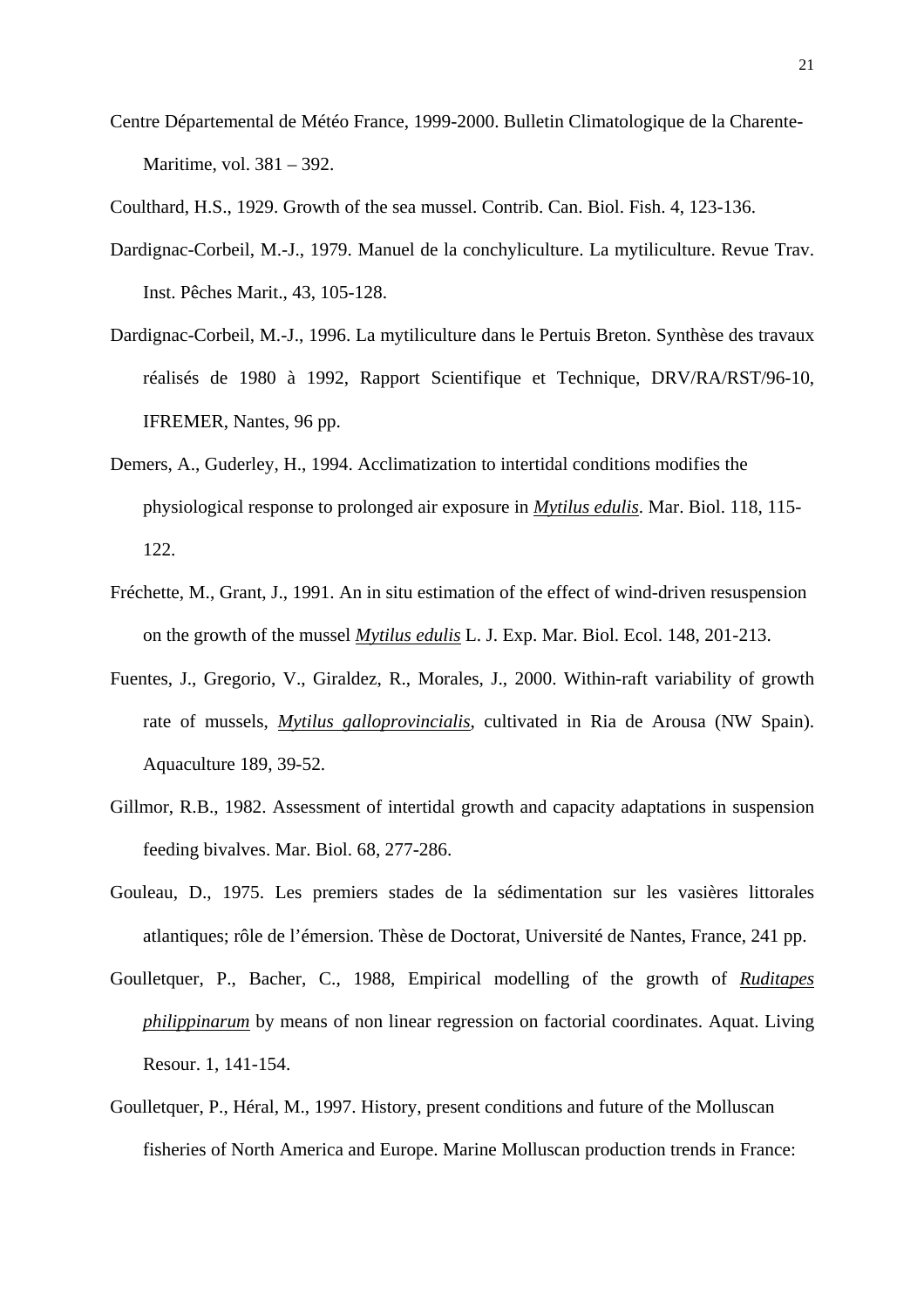from fisheries to aquaculture. Marine Fisheries Review, NOAA Technical Report NMFS, 129, 137-164.

- Goulletquer, P., Le Moine, O., 2001. Shellfish Farming CZM Development in the Marennes-Oléron Bay and Charentais Sound (Charente Maritime, France). In: Aquaculture and its role in integrated coastal zone management. Summary document, Oostende, April 19-21, 2001. EAS publication, 34 pp.
- Héral, M., 1991. Approche de la capacité trophique des écosystèmes conchylicoles : synthèse bibliographique. International Council for the Exploration of the Sea - Marine Sciences Symposium 192, 48-62.
- Héral, M., Deslous-Paoli, J.M., Prou, J., Razet, D., 1987. Relations entre la nourriture disponible et la production de mollusques en milieu estuarien : variabilité temporelle de la colonne d'eau. Haliotis 16, 149-158.
- Héral, M., Razet, D., Prou, J., 1989. Acquisition de données en continu sur la matière particulaire de la baie estuarienne de Marennes-Oléron pendant le bloom printanier planctonique : effet sur le taux de filtration de l'huître *Crassostrea gigas*. International Council for the Exploration of the Sea C.M. 1989/K34, 1989.
- Hilbish, T.J., 1986. Growth trajectories of shell and soft tissue in bivalves: seasonal variation in *Mytilus edulis* L.. J. Exp. Mar. Biol. Ecol. 96, 103-113.
- Hily, C., 1976. Ecologie benthique des Pertuis Charentais. Thèse de Doctorat, Université de Bretagne Occidentale, Brest, France, 236 pp.
- Holm-Hansen, O., Riemann, B., 1978. Chlorophyll-a determination: improvements in methodology. Oikos 30, 438-447.
- Kautsky, N., 1982. Growth and size structure in a Baltic *Mytilus edulis* population. Mar. Biol. 68, 117-133.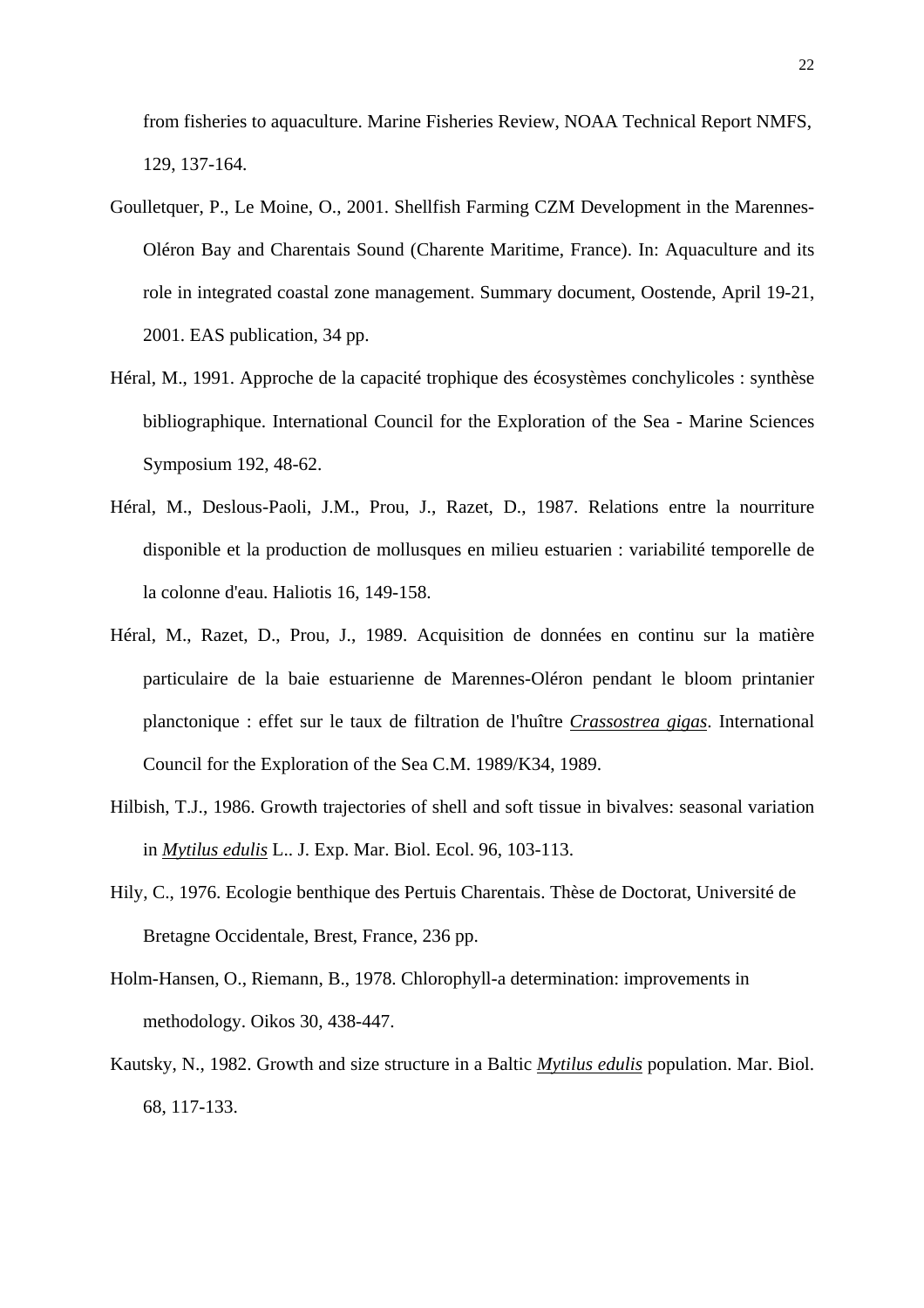- Kiørboe, T., Møhlenberg, F., Nøhr, O., 1981. Effect of suspended bottom material on growth and energetics in *Mytilus edulis.* Mar. Biol. 61, 283-288.
- Koroleff, F., 1983. Determination of ammonia. In: Grasshof, K., Ehrhardt, M., Kremling, K., (Eds.), Methods of Seawater Analysis. Verlag Chemie, Weineim, RFA, pp. 150-157.
- Langdon, C.J., Newell, R.I.E., 1990. Utilization of detritus and bacteria as food sources by two bivalves suspension feeders; the oyster *Crassostrea gigas* and the mussel *Geukensia demissa*. Mar. Ecol. Prog. Ser. 58, 299-310.
- Loo, L.A., Rosenberg, R., 1983. *Mytilus edulis* culture: growth and production in Western Sweden. Aquaculture 35, 137-150.
- Mallet, A.L., Carver, C.E.A., Coffen, S.S., Freeman, K.R., 1987. Winter growth of blue mussel *Mytilus edulis* L. : importance of stock and site. J. Exp. Mar. Biol. Ecol. 108, 217- 228.
- Murphy, J., Riley, J.P., 1962. A modified single solution method for the determination of phosphate in natural water. Anal. Chim. Acta 27, 31-36.
- Page, M., 1986. Temporal variation in growth rate, body and gonad weight in a population of *Mytilus edulis* in the Santa Barbara Channel. Abstract, J. Shellfish Res. 7, 129.
- Prou, J., Goulletquer, P., 2002. The French mussel industry: present status and perspectives. Bull. Aquacul. Assoc. Canada 120, 17-23.
- Richard, P., 2000. Etude des potentialités conchylicoles du Pertuis Breton. Mise en évidence de l'utilisation des différentes sources de matière organique par traçage isotopique naturel. Rapport Final, Contrat n° 98000-127, Direction Départementale de l'Agriculture et de la Forêt de Charente-Maritime, 40 pp.
- Rivonkar, C.U., Sreepada, R.A., Parulekar, A.H., 1993. Growth parameters in the cultured green mussel *Perna viridis* L. from the Zuari Estuary, Goa. Indian J. Mar. Sci. 22, 72-74.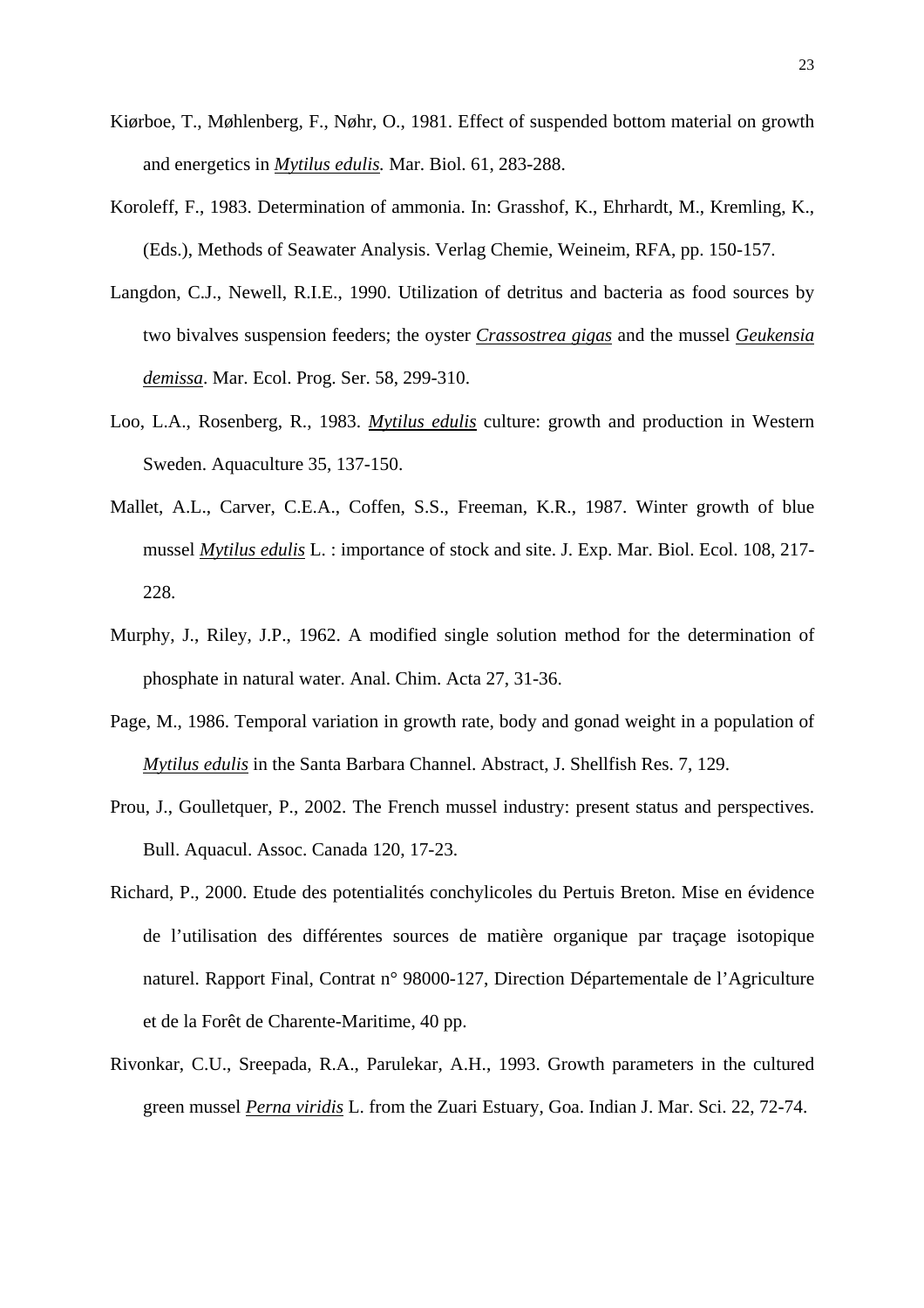- Rodhouse, P.G., Roden, C.M., Barnell, G.M., Hensey, M.P., McMahon, T., Ohway, B., Ryan, T.H., 1984. Food ressource, gametogenesis and growth of *Mytilus edulis* on the shore and in suspended culture. Killary Harbour, Ireland. J. Mar. Biol. Assoc. U.K. 64, 513-529.
- Seed, R., 1969. The ecology of *Mytilus edulis* L. (Lamellibranchiata) on exposed rocky shore. II Growth and mortality. Oecologia 3, 317-350.
- Seed, R., 1973. Absolute and allometric growth in the mussel *Mytilus edulis* L. (Mollusca, Bivalvia) Proc. Mal. Soc. Lond. 40, 343-357).
- Seed, R., 1976. Ecology. In: Bayne, B.L. (Ed.), Marine Mussels: their Ecology and Physiology, IBP 10, Cambridge University Press, Cambridge, pp. 13-65.
- Skidmore, D.A., Johnson, K.W., Raven, G.W., 1985. Intertidal, longline culture of *Mytilus edulis* Linné in Puget Sound, Washington. Abstract, J. Shellfish Res. 5, 54.
- Smaal, A.C., 2002. European mussel culture along the Atlantic coast production status, problems and perspectives. Hydrobiologia. (in press)
- Soletchnik, P., Faury, N., Razet, D., Goulletquer, P., 1998. Hydrobiology of the Marennes-Oléron Bay. Seasonal indices and analysis of trends from 1978 to 1995. Hydrobiologia 386, 131-146.
- Thompson, R.J., 1984. Production, reproductive effort, reproductive value and reproductive cost in a population of the blue mussel *Mytilus edulis* from a subartic environment. Mar. Ecol. Prog. Ser. 16, 249-257.
- Van Erkhom Shurink, C., Griffiths, C.L., 1993. Factors affecting relative rates of growth in four South African mussel species. Aquaculture 109, 257-273.
- Widdows, J., Bayne, B.L., 1971. Temperature acclimation of *Mytilus edulis* with reference to energy budget. J. Mar. Biol. Assoc. U.K. 51, 827-843.
- Williams, P., 1981. Detritus utilization by *Mytilus edulis.* Estuar. Coast. Shelf Sci. 12, 739- 746.